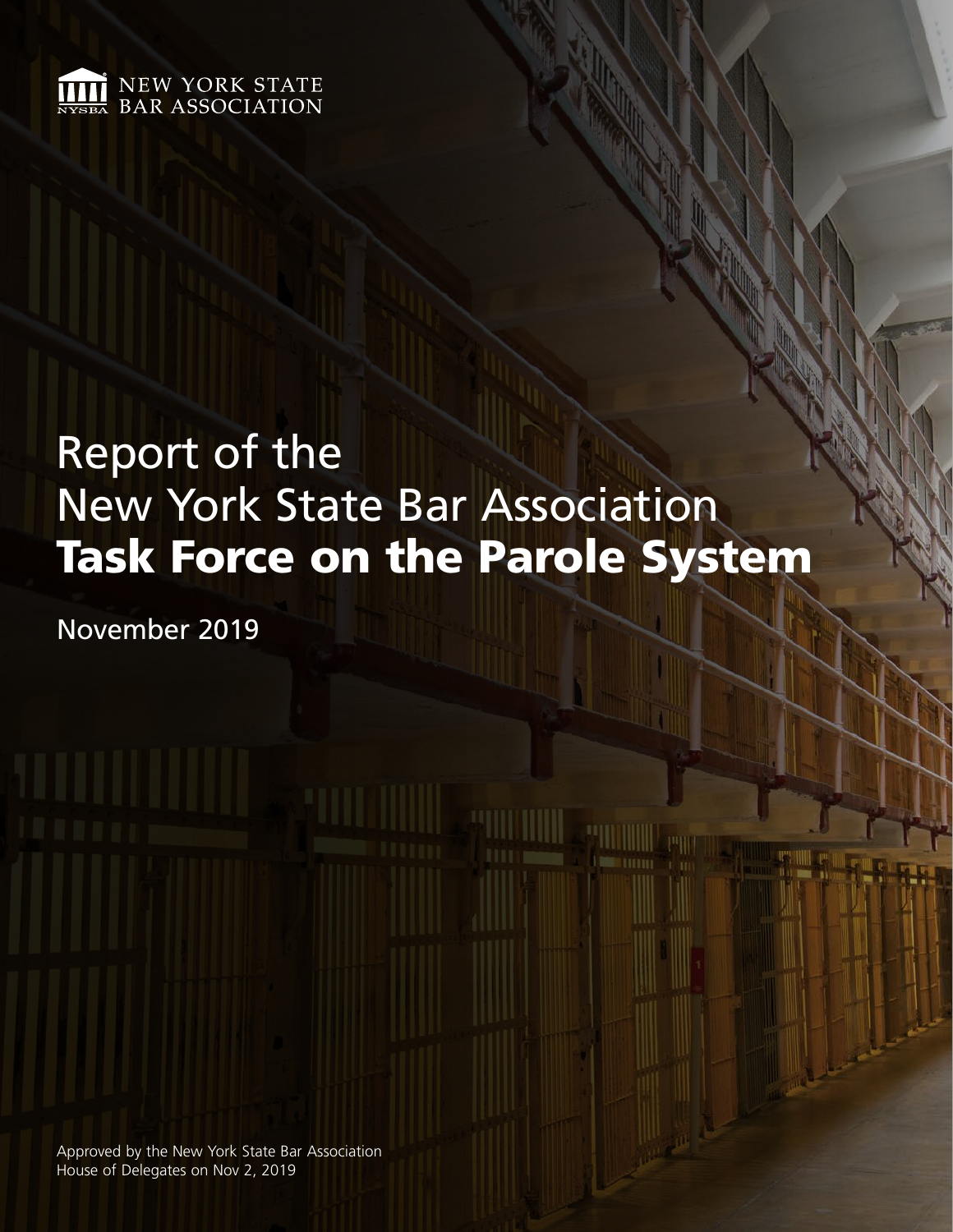## **INITIAL REPORT OF THE NEW YORK STATE BAR ASSOCIATION TASK FORCE ON THE PAROLE SYSTEM<sup>1</sup>**

#### **INTRODUCTION**

New York has for many years been viewed as a national leader in criminal justice reform. Among other achievements, the State has dramatically reduced its prison population, closing more than a dozen prisons over the last decade alone;<sup>2</sup> dismantled its notorious and seemingly invulnerable Rockefeller Drug Laws; raised the age of criminal responsibility and, in recent months, enacted historic reforms to its criminal procedure statutes governing cash bail, pre-trial discovery and speedy trial.<sup>3</sup> In tandem with these reforms, crime in the State has declined to historic lows. According to the FBI, reported "Index" crime<sup>4</sup> in New York declined for the sixth consecutive year in 2018, with 348,267 Index crimes reported. This is the fewest number of crimes reported since statewide reporting began in 1975. The historic low in reported Index crime has resulted in New York's Index crime rate declining by 23 percent between 2009 and 2018. During that 10-year period, moreover, the violent crime rate in the State decreased 10 percent and the property crime rate declined 26 percent.<sup>5</sup>

A closer look at New York's criminal justice system, however, reveals that serious deficiencies persist, particularly at the "back end" of the system -- the parole process. The Task Force on the Parole System is conducting a detailed review of parole rules, regulations, practices and procedures in New York and other states, and is in the process of developing recommendations for areas in which the process can be improved.

This initial report of the Task Force focusses on a handful of specific reforms that will result in better decision-making as to whom should be granted parole and when parole should be revoked, reduce the costs associated with the parole process by reducing the number of individuals on parole who are needlessly reincarcerated, and increase public safety by improving the quality of decision-making and enabling parole officers to devote more resources and focus to the individuals under their supervision who are most in need of supervision. The report reflects the initial work of a number of subcommittees of the Task Force, whose recommendations have been approved by the full Task Force membership. The first recommendation deals with the issue of revocation of parole status following a technical violation of the conditions of parole. The second recommendation addresses the issue of "good time" credits in which individuals on parole are able to reduce the amount of time they spend on parole if they comply with those conditions. The third recommendation deals with the number of parole commissioners and consideration of the need for full and fair consideration of the complicated matters that they are called upon to resolve.

The work of the Task Force is ongoing and the Task Force intends to submit further reports with additional recommendations for reform as we continue our review and analysis.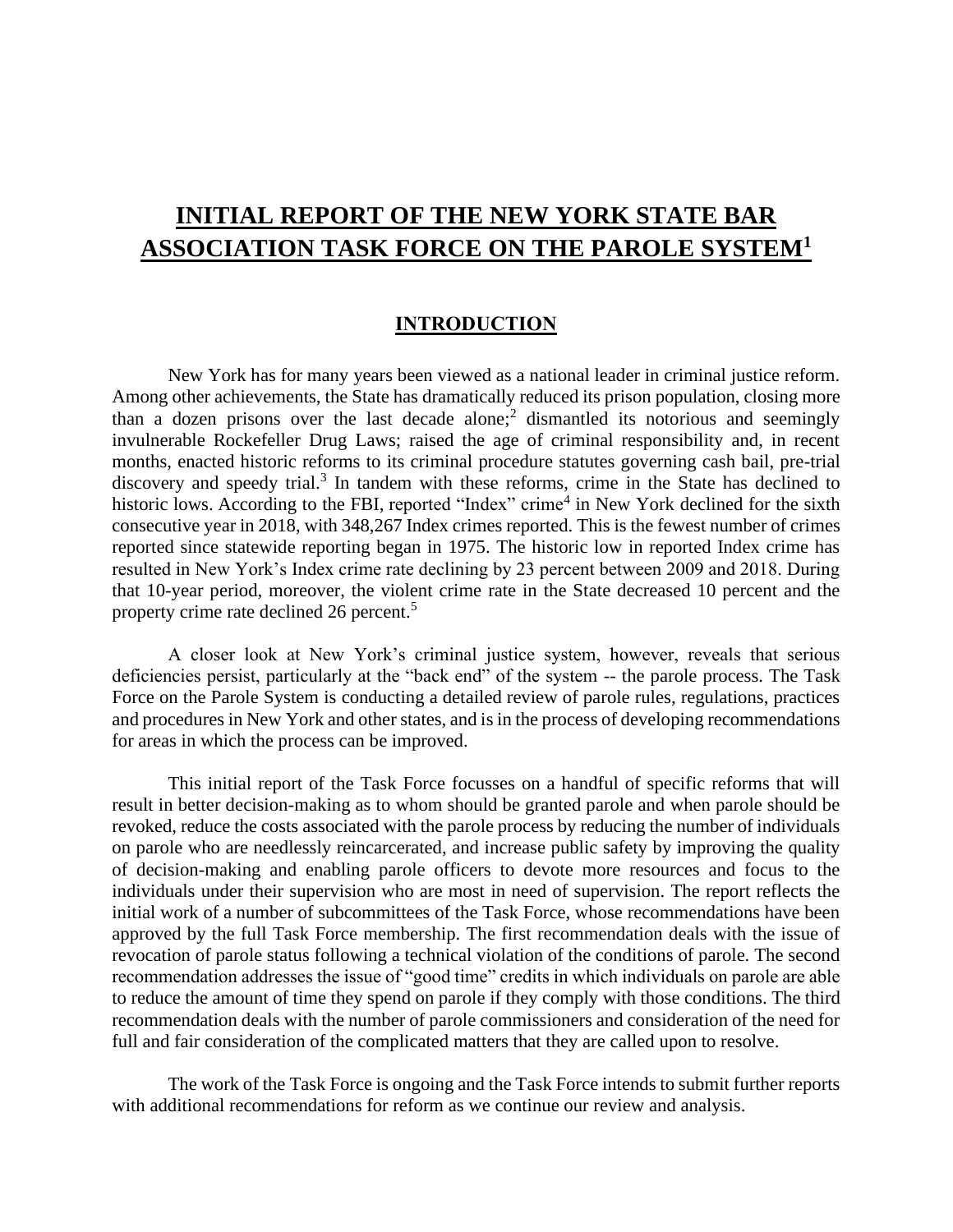### **I. NEW YORK SHOULD SUBSTANTIALLY REDUCE THE USE OF INCARCERATION IN DEALING WITH TECHNICAL PAROLE VIOLATORS**

#### **A. BACKGROUND**

A person released from a New York State prison to parole supervision is required to comply with a number of conditions during the period of that supervision. These conditions typically include things such as making all required office reports, paying all required fees and surcharges, refraining from using or possessing illegal drugs, complying with the instructions of the parole officer, and, of course, refraining from any new criminal conduct. Under the State's Executive Law, the failure to comply with *any* condition of parole can lead to the issuance of a warrant for the alleged violator's arrest and, upon execution of the warrant, the immediate reincarceration of the alleged violator pending a parole violation hearing.<sup>6</sup>

As explained below in greater detail, a large number of persons on parole each year are reincarcerated for minor, "technical," violations of the conditions of their supervision. A "technical" parole violation is one that does not involve the alleged commission of a new crime, but does involve prohibited conduct such as missing a curfew, changing one's residence without approval or failing to attend a mandated program. This longstanding policy of reincarceration is counterproductive and costly, both in human and financial terms, and should be promptly addressed through remedial legislation.

Regardless of the seriousness (or lack thereof) of the alleged violative conduct, as long as "reasonable cause" for the violation exists and the parole officer and his or her senior officer believe the violation is "in an important respect," the person accused of a violation can immediately be jailed and held for 15 days pending a preliminary hearing to determine probable cause (if not waived by the accused), and up to 90 additional days while the alleged violation is adjudicated in the final hearing stage.<sup>7</sup> No release on recognizance is permitted nor can any amount of bail free an individual accused of a parole violation during this adjudication period. In this regard, the Executive Law makes no distinction between those accused of a technical parole violation and those charged with a new felony or misdemeanor. Like any other individual accused of a parole violation, a person accused of an alleged technical parole violation must remain in "remand" status on the violation warrant until the violation charge has been fully resolved. This mandatory remand system means that, even if a hearing officer ultimately decides to return an individual to the community after an adjudicated technical parole violation, that person may have spent up to 105 days, and sometimes longer, in jail before being freed.

The Executive Law currently requires that parole violation proceedings be administratively adjudicated by a member of, or a hearing officer designated by, the Board of Parole.<sup>8</sup> Notably, the law is silent as to the penalties the Board or hearing officer may impose for a purely technical parole violation. Pursuant to regulations adopted by the Board, however, a hearing officer has the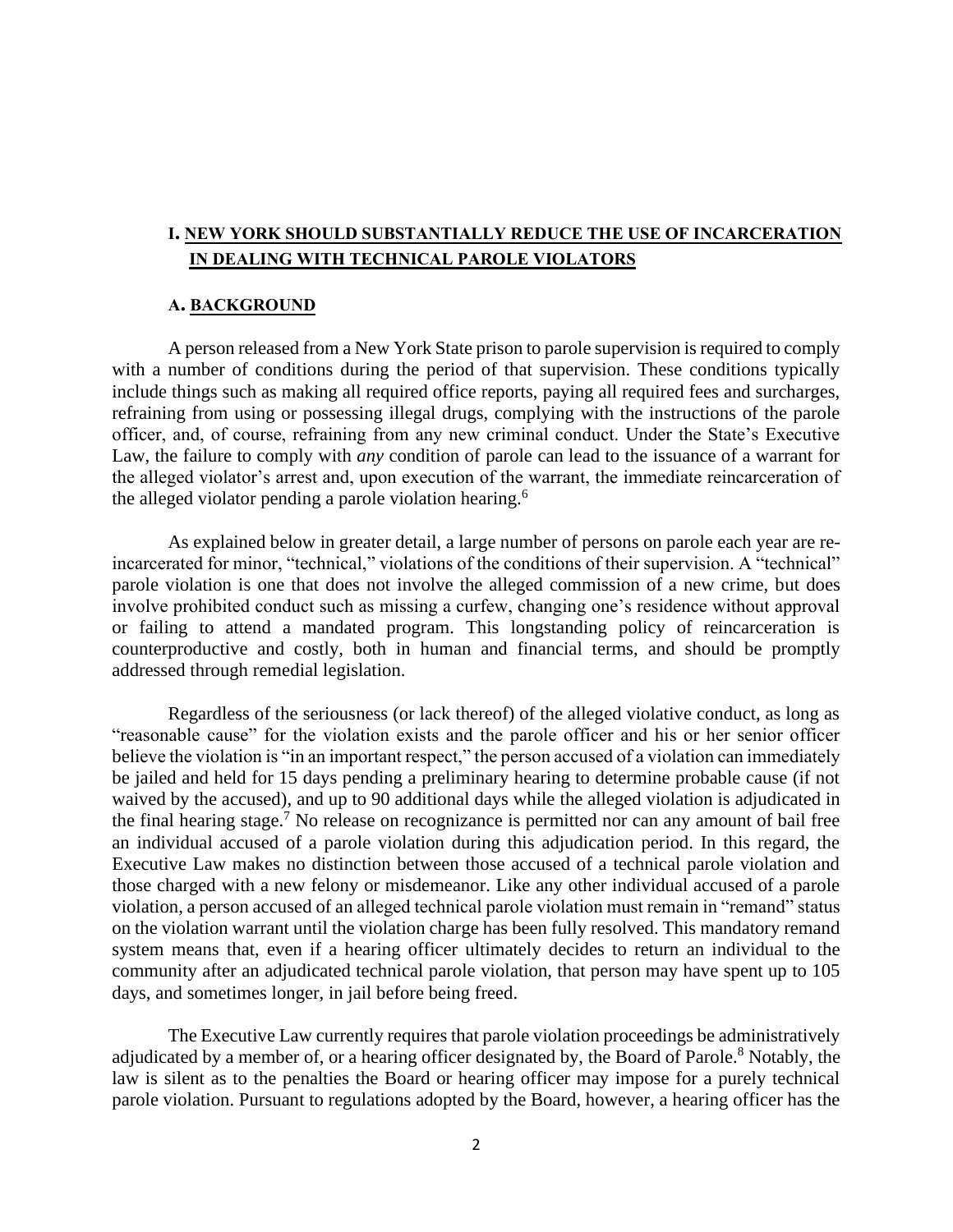discretion to either return an individual to the community after an adjudicated parole violation (upon consideration of five enumerated factors<sup>9</sup>) or return him or her to prison by imposing a fixed period of incarceration (a "time assessment"), the minimum and maximum of which are based on the violator's crime of conviction, type of sentence, and criminal history.<sup>10</sup> This regulatory scheme means that people who commit technical parole violations can be sent to prison for the same amount of time -- be it months or even years -- as someone who has committed a parole violation by engaging in misconduct constituting a misdemeanor or felony offense. Indeed, under the "mandatory minimum" provisions of the existing regulations, a person who commits a technical parole violation charged, for example, only with a minor curfew or marijuana violation could face a mandatory minimum time assessment of 15 months in prison and a maximum time assessment equal to the remaining number of months or years owed on parole.<sup>11</sup>

There is no question that parole officers, their supervisors and parole hearing officers are often tasked with making very difficult decisions when persons under supervision recidivate and commit new crimes or otherwise fail to meet their parole mandates, as some invariably will. Many parole officers consider the ability to secure a warrant and return to prison those on parole who fail to comply with parole rules to be an important community supervision tool to incentivize compliance. They point out that many technical violation charges are brought only after repeated warnings and threatened violations have failed. People on parole with frequent drug relapses, they say, are often violated in order to secure drug treatment for them at Department of Corrections and Community Supervision ("DOCCS") treatment facilities because the person has refused to seek voluntary treatment in the community.

As discussed below, however, there is little or no evidence that the current revocation process for persons accused of technical parole violations in New York actually enhances public safety or reduces recidivism as intended. A more forceful argument exists that incarcerating people for technical parole violations plays a decidedly negative role in terms of integrating these persons back into the community, and is extremely costly in human and economic terms. These issues raise troubling questions about the fundamental fairness of the process, and strongly support legislative action to substantially reduce incarceration for technical parole violations in New York.

### **B. INCARCERATING TECHNICAL PAROLE VIOLATORS: THE SCOPE OF THE PROBLEM**

In spite of New York's hard earned reputation for reform in other areas of criminal justice, it is a distinct outlier when it comes to the numbers of people it sends to prison for technical parole violations. It has been reported that New York ranks second highest (after Illinois) in sending individuals who commit technical parole violations back to prison.<sup>12</sup> It is estimated that nearly  $\overline{40}$ percent of persons sent to state prison in New York each year are incarcerated not for a new criminal conviction, but for a technical parole violation.<sup>13</sup> In 2018, the State returned approximately six times as many people on parole to state prison for a technical parole violation – nearly 7,500 people, including 1,648 who were re-incarcerated to receive drug treatment -- than for a new criminal conviction.<sup>14</sup> As of March 31, 2019, approximately  $\frac{4}{300}$  people were incarcerated in New York State prisons for technical parole violations.<sup>15</sup>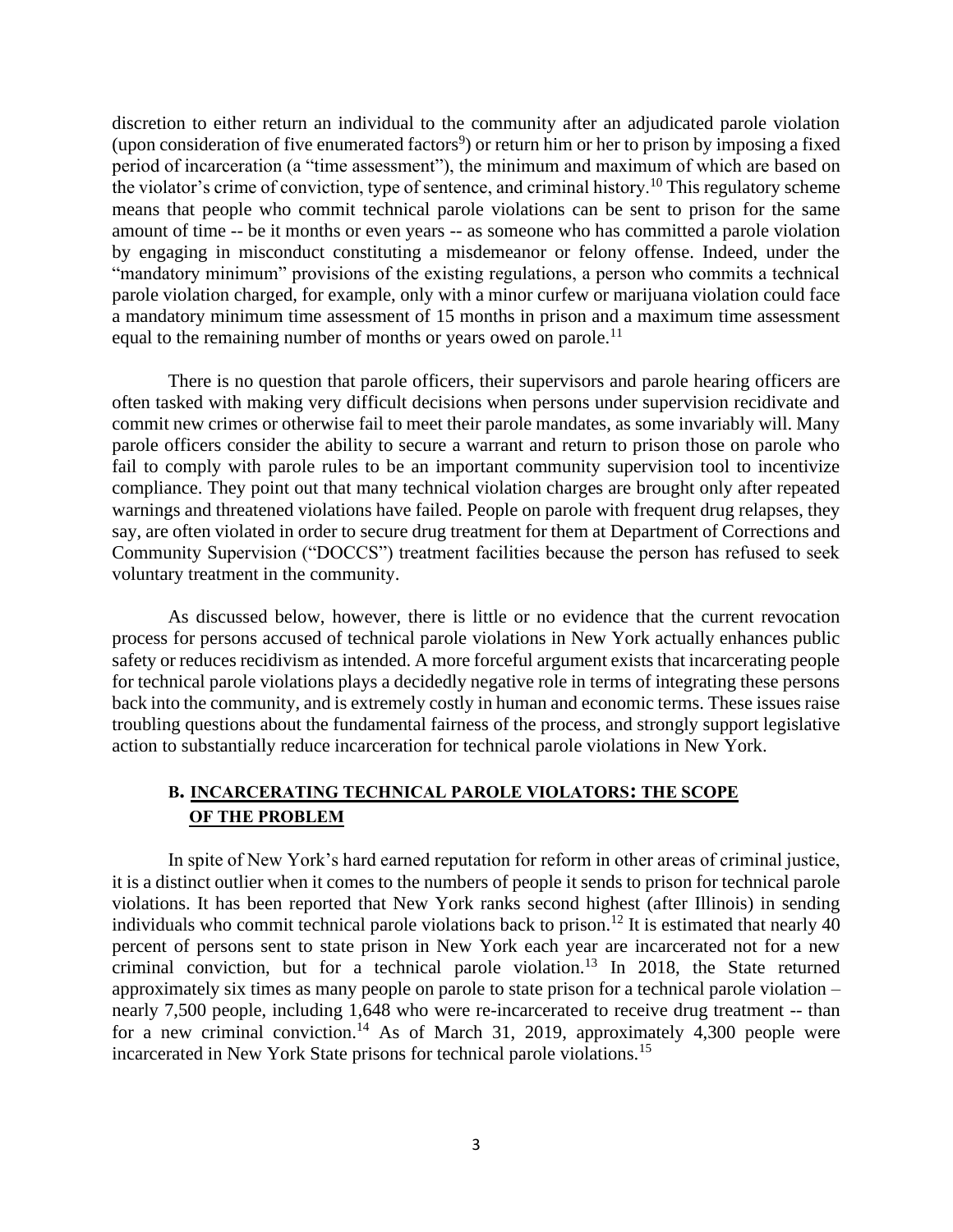Because the Executive Law codifies the right of a person accused of a parole violation to have an administrative violation hearing in the county or city where the arrest warrant is executed, most individuals accused of parole violations are detained in local jails during the pendency of the violation proceedings.<sup>16</sup> The practice of arresting and holding large numbers of people accused of alleged technical parole violations often, therefore, negatively impacts county jails across the State on both a fiscal and resource level. It is estimated that, in 2018, an average of 1,740 people were incarcerated each day in local jails in New York State on technical parole violations, a five percent increase from  $2017$ .<sup>17</sup> This includes an average of 718 people per day in New York City jails and 1,022 people in county jails across the rest of the State.<sup>18</sup> Although the average daily population in New York City jails fell from approximately 10,900 in 2014 to about 8,400 in 2018, a decline of 23%, the average daily population of persons held for suspected technical parole violations grew from 550 to 650 over that same period, an increase of  $20\%$ .<sup>19</sup> It has been noted that the large number of people accused of alleged technical parole violations being held at New York City's largest jail, Rikers Island, has impeded the City's ongoing efforts to reduce the Rikers population and, ultimately, close the jail.<sup>20</sup>

The financial cost to the State and its localities of incarcerating all these individuals accused of technical parole violations is substantial. It has been estimated that, each year, New York State spends approximately \$359 million incarcerating people returned to state prison for technical parole violations,<sup>21</sup> and that localities across the State, including New York City, spend a total of nearly \$300 million incarcerating these individuals accused of alleged parole violations while they await disposition of the charges. $22$ 

The human cost of incarcerating thousands of people accused of technical parole violations each year in the State's prisons and local jails is enormous. The statutory requirement in New York that persons arrested on a warrant for a technical parole violation be held without bail, sometimes for as long as 105 days or more before being eligible for release, can have devastating consequences for the person charged while having no appreciable positive impact on public safety. In 2015, the average time statewide from the lodging of a parole violation warrant to the completion of the final violation hearing was  $61 \text{ days} - 67 \text{ days}$  in New York City and 58 days in the rest of the State.<sup>23</sup> A more recent, one-day, snapshot of 701 persons held in New York City jails in late November of 2017 for technical parole violations revealed that one-third of those individuals had their parole violation warrants lifted after spending an average of 53 days in jail, while two-thirds were transferred to state prison after an average 60-day stay.<sup>24</sup>

Even a brief period of incarceration on a technical parole violation -- let alone a period of nearly two months -- can result in the person losing his or her job and housing and can render both them and their families homeless and with no viable source of income. It can also interrupt ongoing community-based treatment services and educational opportunities the person may have been pursuing in order to improve his or her chances of a successful reentry into the community. Further, where a person on parole is fortunate enough to have a partner, parents and/or children, very frequently those family members will count on the paroled person for child care, care of elderly family members and the like. Sending the person back to jail or prison for a technical parole violation disrupts these vital stabilizers for the person and their family, often with detrimental consequences to the children or other family members of the paroled person who must deal with the trauma of suddenly losing their parent or other family member yet again.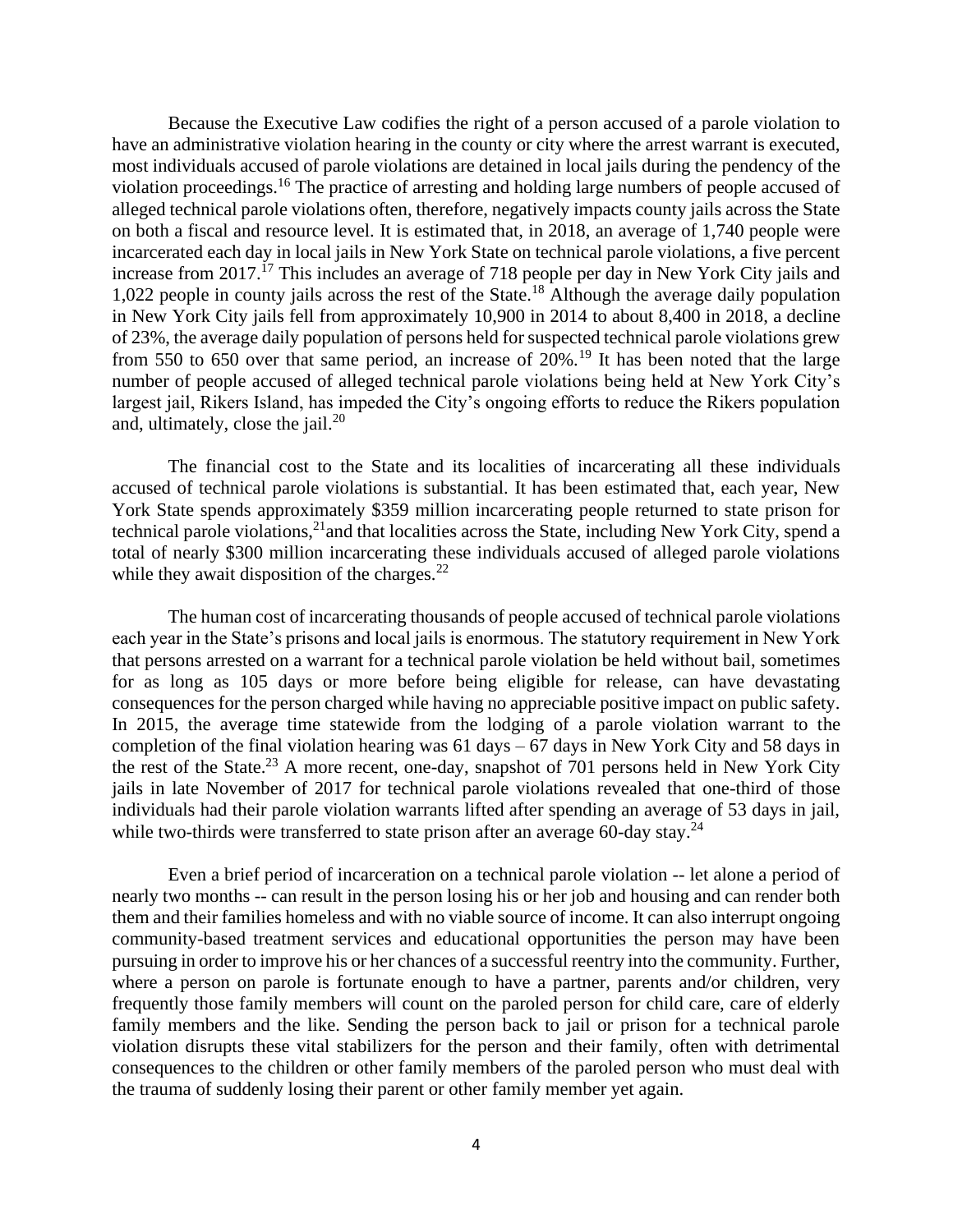While studies have *not* shown that incarcerating people for violating the conditions of community supervision actually reduces recidivism, they have demonstrated the converse: that long periods of incarceration can be counterproductive by making the reentry process much more difficult:<sup>25</sup>

[M]any violations [of community supervision] reflect long-standing and chronic behaviors, which can be most effectively addressed with a combination of accountability though fair, quickly imposed responses and incentives and programming that offers motivation to change negative behavior . . . Research indicates that community-based responses are at least as effective in changing behavior and promoting supervision success as jail terms and cost less . . . In fact, one study indicated that jail sanctions can *increase* the likelihood of future revocation, rearrest and reconviction.<sup>26</sup>

Recent data on the incarceration rate for persons detained on parole violation warrants in New York City jails suggest that the practice of incarcerating, without bail, persons charged with technical parole violations in the City has a profoundly disproportionate impact on African-Americans. A 2018 NYC Open Data<sup>27</sup>analysis conducted by Columbia University revealed that, while the incarceration rate for white persons on parole who were detained in New York City jails was 1.30 per 100,000 white New York City residents on January 18, 2018, the rate for African-Americans was 16.09 per 100,000 African-American residents of the City.<sup>28</sup> Based on this analysis, African-Americans on parole in New York City are 12.4 times more likely to be detained for a parole violation than a white person on parole.<sup>29</sup> Given that in 2018, an average of 718 people were incarcerated in New York City jails each day on technical parole violations,  $30$  it can be assumed that the racial disparities among the City's overall parole violation jail population similarly impacted the subset of alleged violators charged with technical parole violations.

### **C. HOW NEW YORK AND OTHER STATES ADDRESS TECHNICAL PAROLE VIOLATORS**

New York has taken steps in recent years to try to reduce the population of people with parole violations in its local jails and prisons. In 2015, for example, DOCCS introduced a pilot program in Manhattan and Rochester, called "Recidivism Elimination Supervision Teams," focused on reducing recidivism and parole violations through more intensive supervision of higher-risk persons following their release from prison, along with "swift and certain" responses to parole violations.<sup>31</sup> In 2014, the State created the Council on Community Re-entry and Reintegration to address barriers that formerly incarcerated persons face upon re-entering the community.<sup>32</sup> And, in January of this year, the Parole Board proposed amendments to its regulations to, among other things, eliminate consideration of a parole violator's underlying crime of conviction and criminal history in determining the length of any time assessment imposed for the violation, and create a list of "mitigating" and "aggravating" factors that must be considered by the hearing officer in determining the disposition following a parole revocation.<sup>33</sup> In addition, New York City and State officials have been working together to explore ways to reduce unnecessary delays in the parole violation hearing process.<sup>34</sup> While these efforts are worthwhile, and some may even have had a marginal impact on the number of people accused of alleged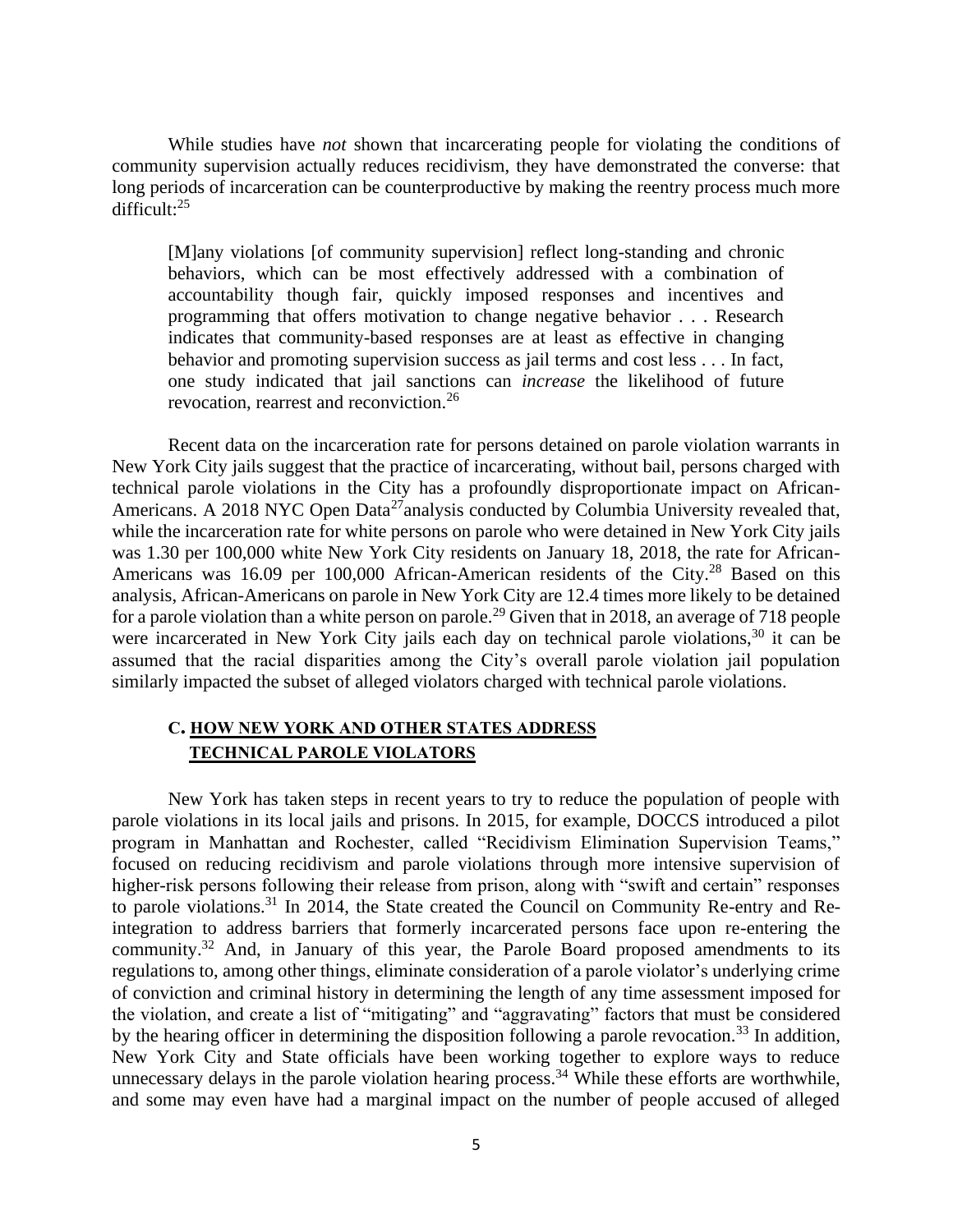technical parole violations being incarcerated in the State, $35$  they all fail to directly address the statutory scheme that authorizes the immediate and extended incarceration of people who commit technical parole violations, both pre- and post-adjudication.

As New York continues to incarcerate large numbers of people who commit technical parole violations, other states have adopted common sense reforms, such as graduated sanctions and incarceration caps for technical and other violations of community supervision conditions, that can serve as a roadmap for addressing this problem in New York. As part of the Justice Reinvestment Initiative,  $36$  for example, 17 states have instituted caps on the amount of time imposed for violations of parole and/or probation; 18 states have established or expanded their laws governing "earned discharge" from community supervision and 22 states have authorized "graduated responses" to violations of community supervision.<sup>37</sup>

According to a recent Report from Pew Charitable Trusts, three states, in particular, have adopted successful "research-based" reforms to their procedures governing technical violations of probation and parole:

Across the country, policymakers are adopting [community corrections] reforms that prioritize scarce resources for higher-risk individuals while removing lowerrisk people from supervision caseloads. Changes include shorter terms, earned compliance credits, and reduced or inactive supervision . . . Some states also reduced revocations for technical violations and provided a range of options for addressing noncompliance. After South Carolina adopted graduated sanctions, compliance revocations decreased 46 percent, and people under supervision were 33 percent less likely to be incarcerated or reincarcerated than before the reforms. Similarly, after Louisiana implemented a 90-day cap on jail or prison terms for firsttime technical violations, length of incarceration declined by 281 days and newcrime revocations fell 22 percent. And after Missouri adopted earned discharge in which probationers and parolees accrue time off their sentences for compliance— supervision terms dropped by 14 months, the supervised population fell 18 percent, average caseloads decreased 16 percent, and recidivism rates did not change.<sup>38</sup>

New York has itself codified the use of "graduated sanctions" for people who commit parole violations, at least to the extent of directing the Chair of the State Board of Parole to "consider the implementation of a program of graduated sanctions" and requiring that any program so implemented "include various components including the use of alternatives to incarceration for technical parole violations."<sup>39</sup> In view of the large number of people who commit technical parole violations currently serving time assessments in New York State's prisons, however, it would appear any existing program of "alternatives to incarceration" for technical parole violations in the State is woefully underutilized, ineffectual, or both.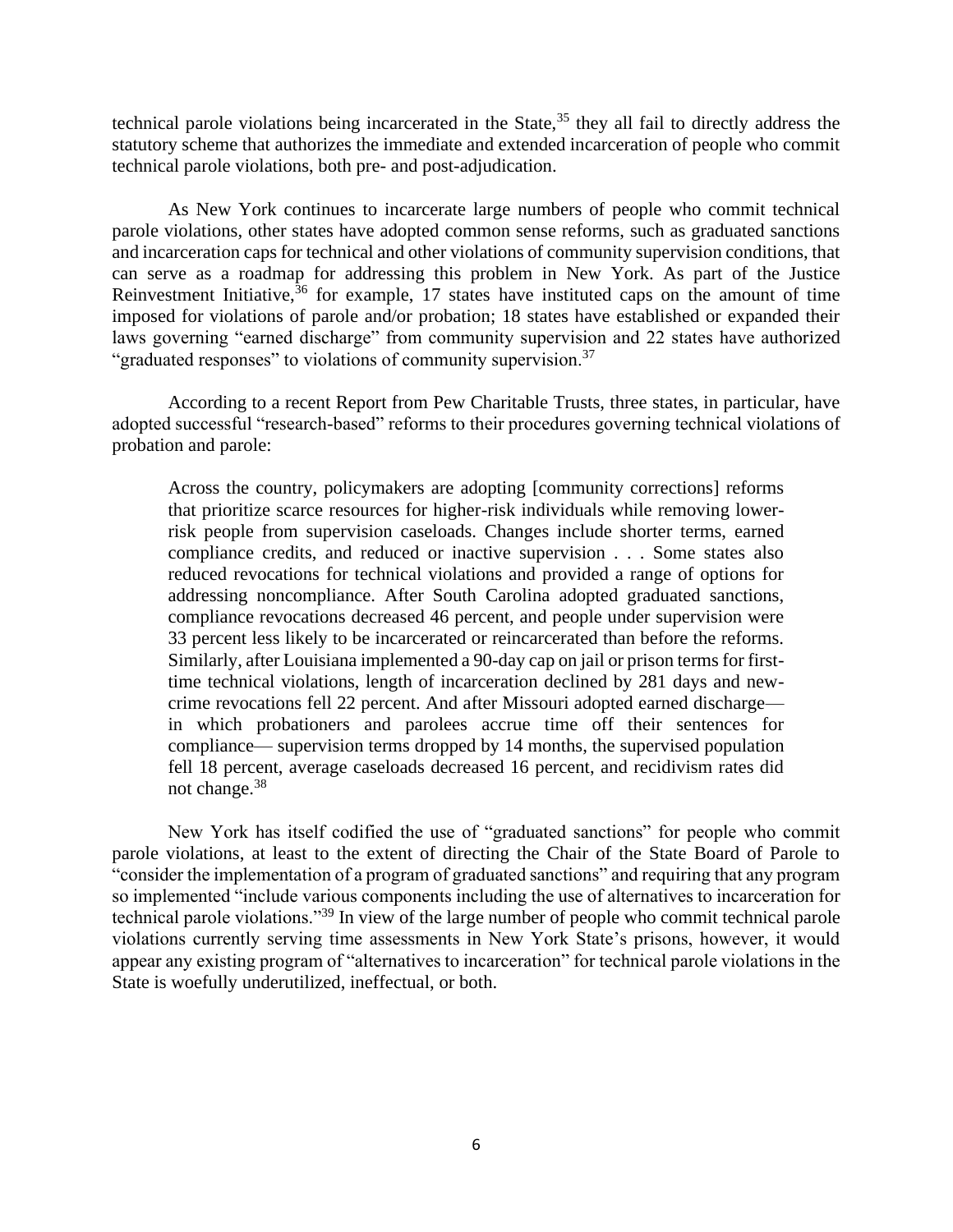#### **D. RECOMMENDATIONS FOR REFORM**

### **1. ELIMINATE MANDATORY PRE-ADJUDICATION DETENTION FOR ALLEGED TECHNICAL PAROLE VIOLATION.**

Governor Andrew Cuomo, in his 2018 State of the State address, noted that, "[t]hirty-three percent of individuals released [from prison] in 2012 were returned to prison within three years due to technical parole violations. New York jails and prisons should not be filled with people who may have violated the conditions of their parole, but present no danger to our communities."<sup>40</sup> The Task Force wholeheartedly agrees with this sentiment, and believes that the laws of the State governing technical parole violations should be changed in the following ways to reflect it:

First, the Task Force recommends that the Legislature amend the Executive Law to eliminate the authority to issue a warrant for any person believed to have committed only a technical parole violation (*i.e.*, a violation that does not include the alleged commission of a new crime). For all technical parole violations, the Task Force recommends that a written "notice of violation" be issued and served on the person accused of a violation in lieu of a warrant. The sole exception to this requirement would be where the technical violation charges the person with willfully failing to appear in response to a written notice of violation.

Second, the Task Force recommends that, where a warrant is issued and executed for the alleged willful failure to appear in response to a written notice of appearance, the individuals, within 24 hours of execution of the warrant, be brought before a local criminal court for a recognizance hearing where the accused would be entitled to representation by counsel, and to the assignment of counsel if the individual is unable to afford representation.<sup>41</sup> At the recognizance hearing, the burden would be on the State to prove that the warrant was properly issued. At a minimum, this would include proof that the individual's failure to appear in response to the written notice of appearance was, in fact, willful.

Together, these two proposed reforms would replace New York's current "hair-trigger" approach to people accused of technical parole violations – an approach that calls for the immediate arrest and detention for up to 105 days, without bail, of the accused – with a model that is less punitive and far more likely to yield a positive outcome, both for the person under supervision, his or her family and the community at large. While the proposed model would permit the pre-adjudication incarceration of those who willfully fail to appear in response to a notice of violation, it would provide appropriate Due Process protections, in the form of prompt judicial review and the assistance of counsel, to ensure that any such pre-adjudication incarceration is in accordance with law.

### **2. SUBSTANTIALLY REDUCE INCARCERATION FOR ADJUDICATED TECHNICAL PAROLE VIOLATIONS.**

By dramatically reducing the number of people accused of alleged technical parole violations held in local jails pending adjudication of the violation, the above-described reforms would almost certainly have the effect of reducing the number of such individuals returned, post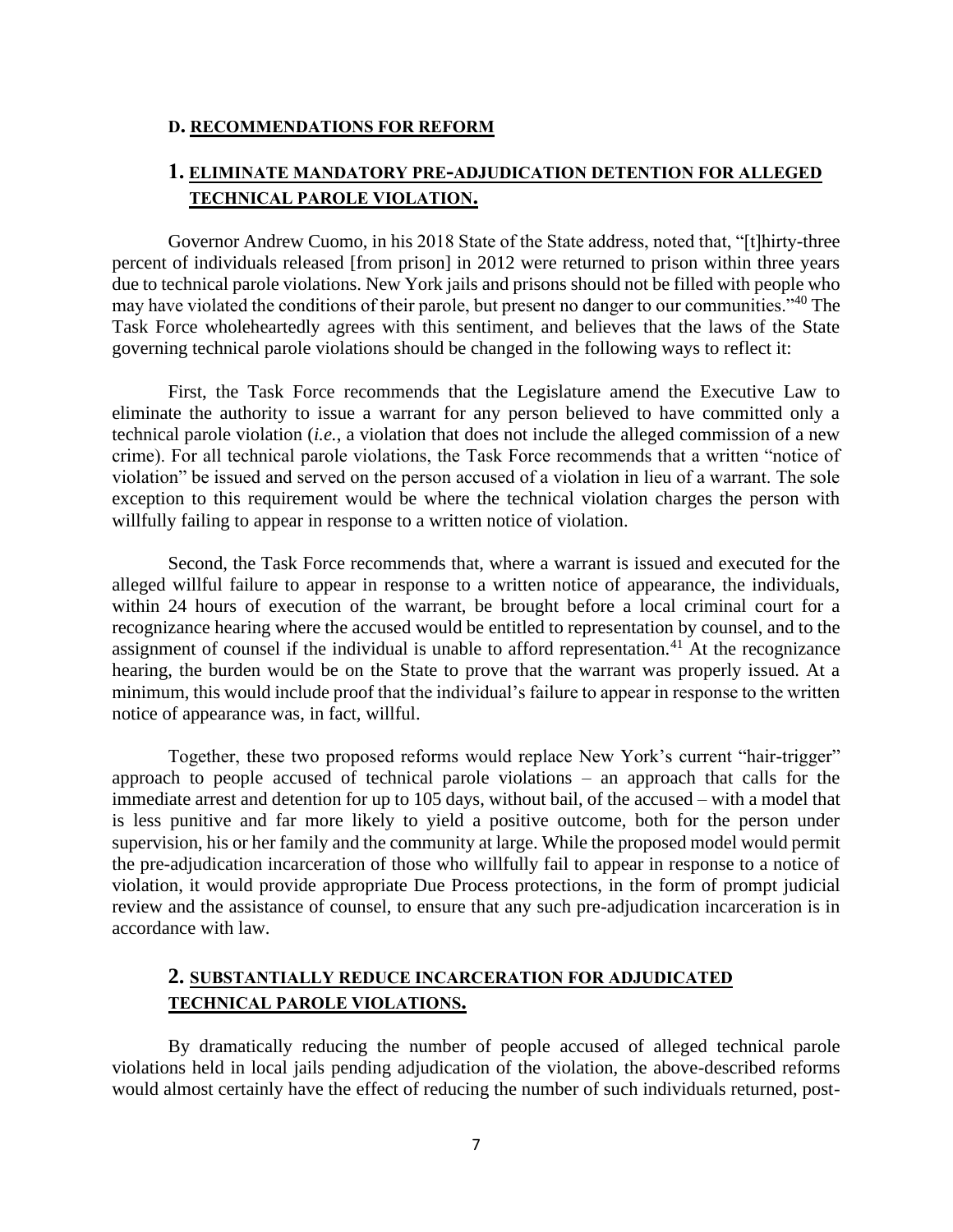adjudication, to state prison. The Task Force believes that allowing persons charged with technical parole violations to remain in the community while their alleged violation is adjudicated will significantly increase the chances that an appropriate, non-incarceratory sanction will be imposed should the violation be sustained. The Task Force further believes that allowing lengthy periods of incarceration post-adjudication for persons whose violation involves no new criminal conduct is counterproductive in that it can severely disrupt or reverse progress made in reentry up to that point, while doing little or nothing to advance public safety.

With these concepts in mind, the Task Force makes the following additional recommendations:

## **a. PERMIT THE REINCARCERATION OF ADJUDICATED TECHNICAL PAROLE VIOLATORS ONLY WHEN ALTERNATIVES TO INCARCERATION HAVE BEEN FULLY EXHAUSTED.**

First, the Task Force recommends that the Executive Law be amended to provide that a penalty of reincarceration (*i.e.*, a "time assessment") may not be imposed on any person who commits a technical parole violation until all reasonable alternatives to a prison sanction have been exhausted. The amendment should specify that graduated sanctions be utilized, and the least restrictive sanctions imposed, to bring the individual into compliance. Such graduated sanctions could include, for example, participation in a community-based drug, mental health, or cognitive behavioral treatment program, as well as a prohibition on the individual's garnering additional "earned time credits" for a fixed period following an adjudicated violation of parole.<sup>42</sup>

## **b. LIMIT TIME ASSESSMENTS FOR TECHNICAL PAROLE VIOLATIONS TO NO MORE THAN 30 DAYS WITH THE POSSIBILITY OF INTERMITTENT SERVICE.**

Second, the Task Force recommends that the Executive Law be amended to provide that, where all reasonable alternatives to reincarceration have first been exhausted for an adjudicated technical parole violation, a time assessment of up to 30 days may be imposed, with the possibility of intermittent service (*e.g.*, weekends or overnight only) for those individuals with employment, childcare or educational responsibilities. As noted, a number of other states use so-called "revocation caps" and short periods of incarceration for technical parole violations and ensure that responses to these violations are proportionate to the seriousness of the conduct giving rise to the violation.<sup>43</sup> The Task Force recommends that New York follow that trend.

#### **c. CREDIT TIME SERVED IN JAIL OR PRISON PRE-ADJUDICATION TO ANY POST-ADJUDICATION TIME ASSESSMENT IMPOSED.**

Third, the Task Force recommends that the Executive Law be amended to provide that, where a "time assessment" is imposed on a technical, or any other, parole violation, the time assessment will commence running on the date that the parole violation warrant was lodged and will be calculated in the same way for all persons who commit parole violations and for whom a time assessment has been imposed, irrespective of whether the violator is in a local or State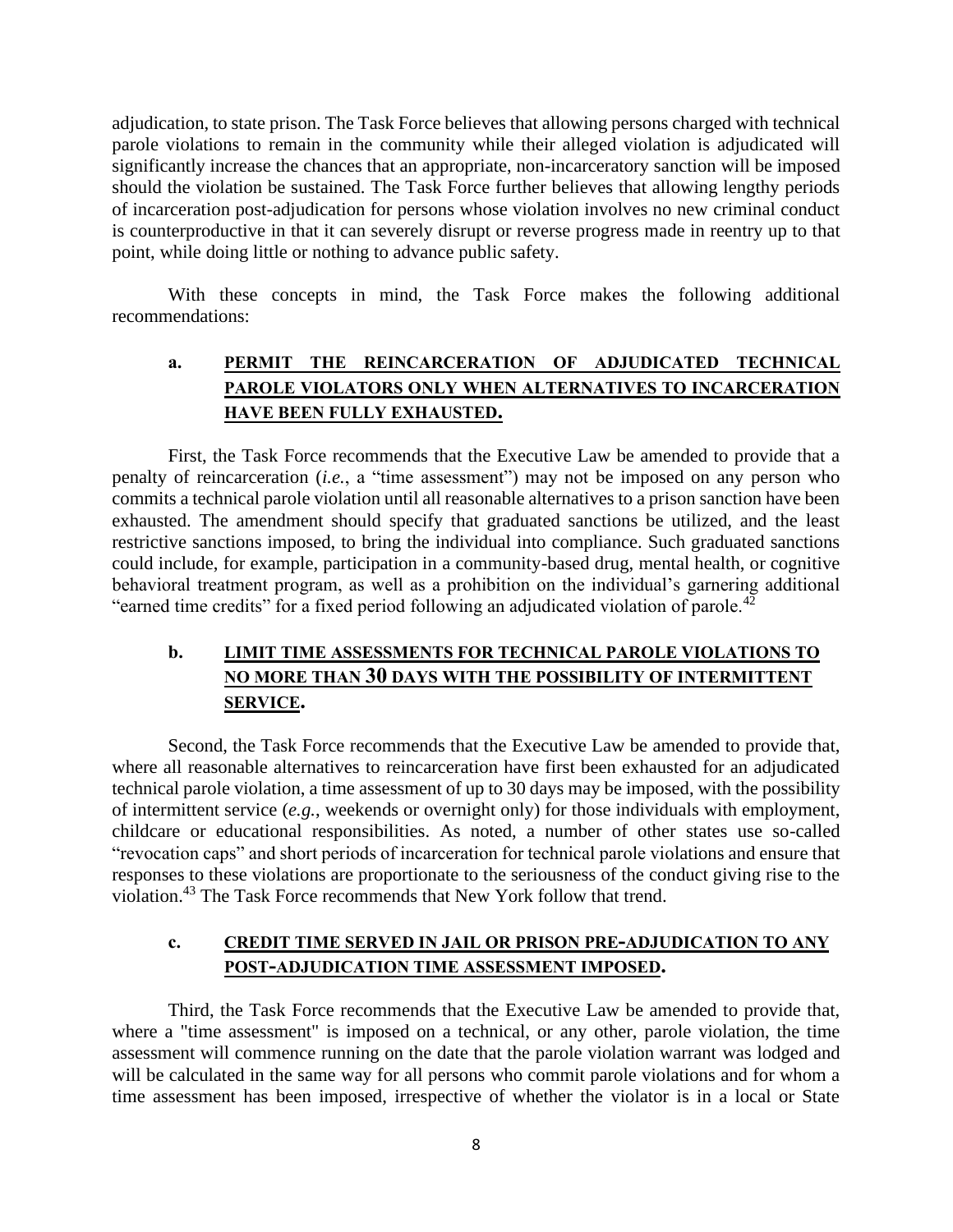correctional facility, and irrespective of whether there are criminal charges pending against the individual.

Although this is the current practice for parole violations, the Parole Board has, in its recently proposed amendments to the regulation governing the calculation of time assessments (*i.e.*, 9 NYCRR 8002.6(b)), eliminated this practice by moving the date on which a time assessment "commence[s] running" from the date the parole violation warrant was lodged to the date on which the final parole revocation hearing is completed. The adoption of the proposed regulation, the Task Force believes, would increase the terms of incarceration served for all adjudicated parole violations. This would be a significant step-backward in our goal of reducing incarceration for parole violations overall, including technical parole violations, in New York.<sup>44</sup>

## **d. REINVEST COST SAVINGS IN ALTERNATIVES TO INCARCERATION, COMMUNITY-BASED BEHAVIORAL HEALTH ASSESSMENTS AND TREATMENT AND SUPPORTIVE HOUSING.**

Finally, the Task Force recognizes that many technical parole violations are the result of relapses by persons with substance use disorders. These relapses often lead to failed drug tests, missed appointments, lost employment, failures to appear and absconding from parole supervision. Similarly, a significant number of persons charged with technical parole violations suffer from serious mental illness. The Task Force therefore recommends that the significant cost savings to the State that will result from reducing incarceration for technical parole violations be reinvested in alternatives to incarceration, community-based opportunities for behavioral health assessments and treatment and supportive housing for persons released from prison. This recommendation is consistent with New York's approach to treating substance use disorders and mental illness as public health conditions which should be addressed with medication, treatment and/or other appropriate services.

## **II. NEW YORK SHOULD INSTITUTE A SYSTEM OF "EARNED GOOD TIME CREDITS" TO INCENTIVIZE GOOD BEHAVIOR WHILE ON PAROLE**

Over the past quarter-century, criminal justice researchers have identified a core group of "evidence-based" strategies for community supervision that can significantly reduce recidivism, and thereby increase public safety, while at the same time reducing costs:

An emerging consensus among criminal justice professionals supports a series of strategic shifts away from the current . . . time-based, isolated, and enforcementminded model to one that . . . [f]undamentally change[s] the purpose of supervision from punishing failure to promoting success. The goal should be to help people repair the harm they have caused and become self-sufficient, law- abiding citizens, rather than simply enforcing rules set by courts and parole boards, catching violations and imposing penalties, including incarceration. . . Striking the right balance between accountability for violations and new crimes, and incentives for compliance and progress can improve outcomes.<sup>45</sup>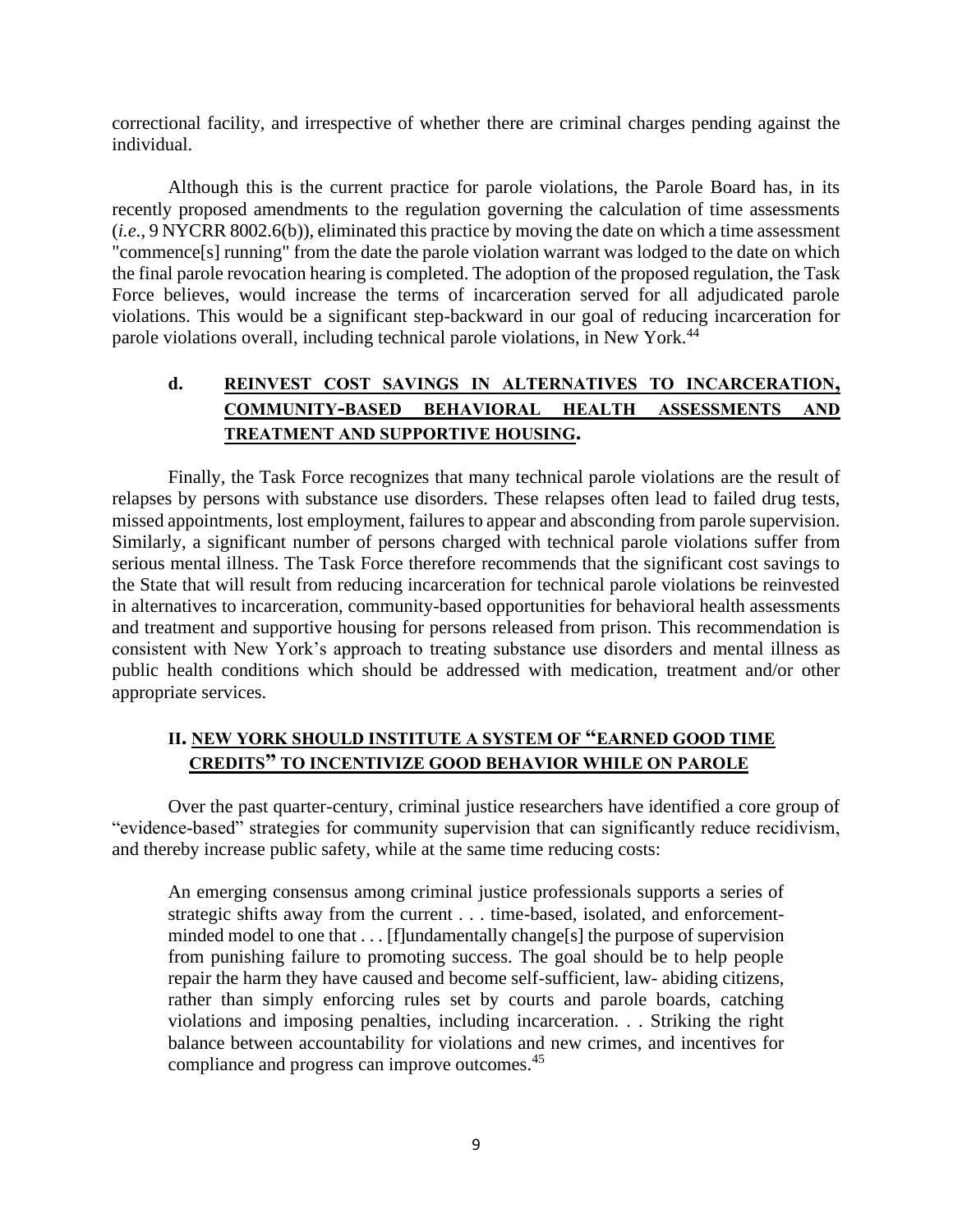A recent report from the Harvard Kennedy School Executive Session on Community Corrections similarly recommends that community corrections systems move "from time-based to goal based."<sup>46</sup> The report notes that,

[s]ince most reoffending occurs within the first year or two of supervision, resources should be "frontloaded" to that period to maximize public safety impact. Beyond then, when rearrest rates drop, continued supervision has less potential to depress criminality, and it partially deprives people of their full liberty unnecessarily while stretching community corrections resources.<sup>47</sup>

Consistent with the research showing that most people who reoffend after leaving prison do so within a year of release,<sup>48</sup> New York State's own offender data indicate that the risk of rearrest is highest during the first few months after release on parole, significantly declines between the six and twelfth months, and continues to decrease through to the thirtieth month following release.<sup>49</sup>

It has been noted that, in addition to reducing the overall length of supervision terms, the granting of so-called "earned early discharge" from supervision "can serve to further focus resources on those most in need of supervision while incentivizing meritorious behavior by those under supervision."<sup>50</sup> As discussed above, a 2017 analysis by the Pew Charitable Trusts of 35 states participating in the federal Justice Reinvestment Initiative revealed that in 18 of those states persons on community supervision can shorten their periods of supervision up to 30 days for 30 days of compliance.<sup>51</sup> The Task Force believes that New York should join these other states by creating a statutory system of "earned time credits" to incentivize good behavior while on parole, consistent with the following recommendation. This is similar, in effect, to the current practice of "good time" reductions in prison terms for incarcerated individuals who can have their maximum sentence reduced by one third for good behavior.

#### **RECOMMENDATION FOR REFORM:**

## **ESTABLISH A SYSTEM OF "EARNED TIME CREDITS" FOR PERSONS ON PAROLE SUPERVISION**

The Task Force recommends that the Executive Law be amended to create a system whereby persons on parole supervision would automatically reduce the period of supervision required to be served as a reward for periods of time spent under supervision with no parole violations. Under this proposal, persons would be prohibited from accruing additional earned time credits: (1) during any period of incarceration resulting from a parole violation or a new crime; and (2) for a specified period following any final adjudication of a parole violation.

The Task Force further recommends that, upon enactment of such legislation, the new system of "earned time credits" be applied retroactively to the date the person's community supervision began. This would ensure that those who, despite having no statutory "earned time credit" incentive for their good behavior, nonetheless complied with their parole conditions, would be able to reap the benefits of a reduction in their period of supervision.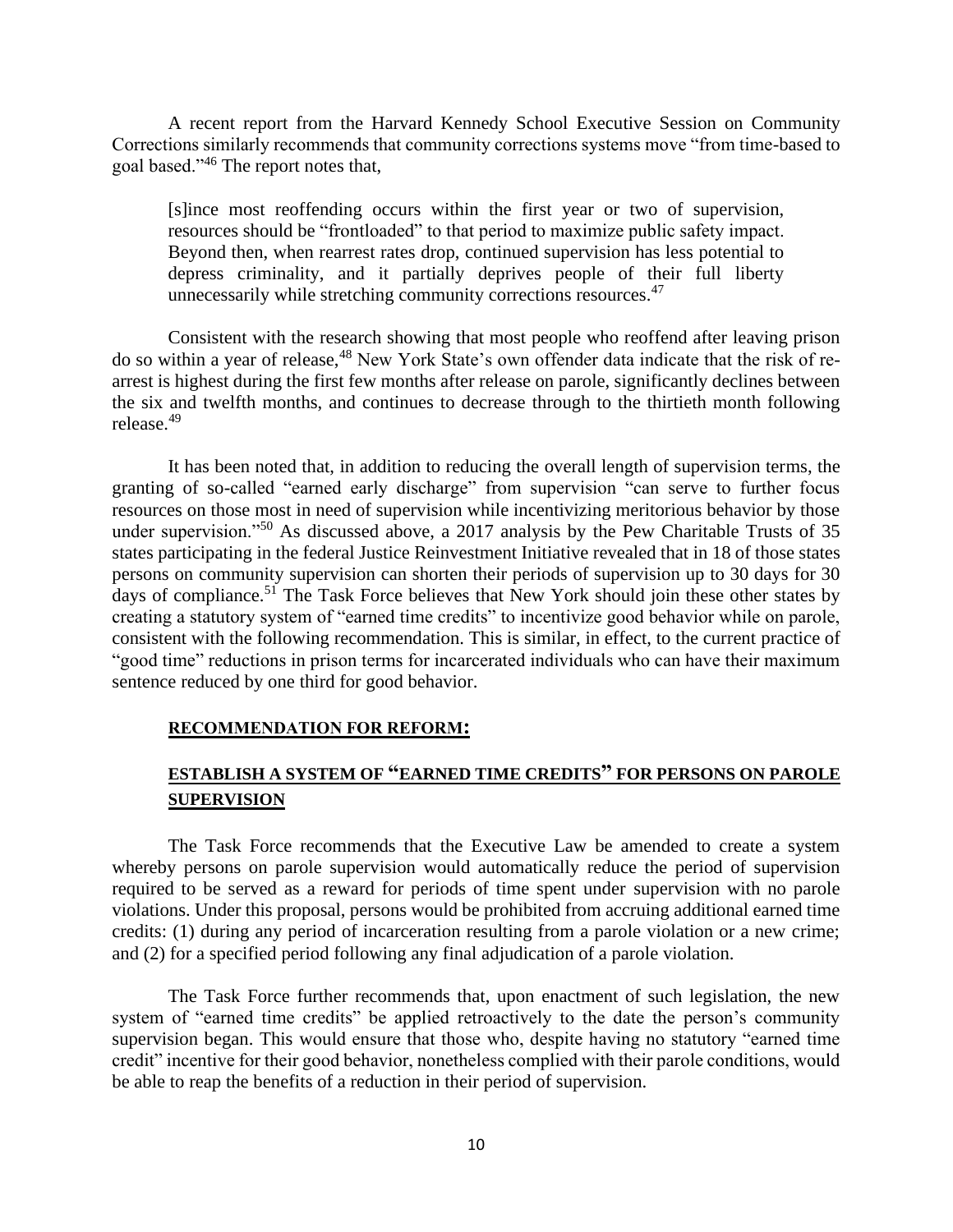The Task Force believes that the above-described system of "earned time credits" would, among other things, strongly encourage compliance with conditions of parole, discourage absconding from supervision and significantly reduce parole officers' caseloads, thereby allowing them to focus their time and programmatic resources on those most in need of support and services.

#### **III. NEW YORK SHOULD INCREASE THE NUMBER OF PAROLE COMMISSIONERS**

The New York State Board of Parole is required by law to consist of "not more than nineteen members appointed by the governor with the advice and consent of the senate."<sup>52</sup> The board is responsible for hearing and adjudicating decisions about parole release in 10,000-12,000 cases annually.<sup>53</sup>

The schedule for parole interviews follows a set routine—commissioners may not have any cases for weeks, but then sit as a panel of two or three members and hold an average of forty parole interviews in one week.<sup>54</sup> The commissioners either travel to the prison where people are due for their parole interviews, or, more commonly, to a remote office near the prison where they conduct the interviews by video conference.<sup>55</sup> Ideally, the commissioners have meaningful time before each interview to review the parole applicant's file, which typically consists, *inter alia*, of the applicant's statement to the parole board; information about the offense that resulted in his or her incarceration; a report of his or her positive achievements during their time in prison; a list of any infractions or disciplinary issues; statements from the district attorney who prosecuted the case, the defense attorney who represented the applicant, and the judge who presided over the case; and an assessment score of his or her risk to society if released; among other materials. These case files are transported by staff from the prison where the individual is incarcerated to the remote office where the commissioners will conduct the video conference interview. Usually, the files arrive the day before the interviews commence and there are so many of them as to make a thorough review of each one near impossible. As a result, commissioners are shortchanged of the opportunity to conduct a full review of the file before the interview. To manage the workload, one parole commissioner is designated as the lead for reviewing the file and conducting the parole interview among the panel of two to three commissioners.<sup>56</sup>

Despite the Parole Board's best efforts to allocate resources and manage the commissioners' workload of 10,000-12,000 interviews in one year, each and every one of these interviews are not receiving the kind of time, attention, and review that such a critical decision deserves. The importance of the interview—to ascertain who can and should be safely released back to the community—should be reflected in the process. A parole board interview where one or two of the commissioners may not have had time to fully review a file, or that lasts only five or ten minutes, or that is impeded by bad technology, does not fulfill basic expectations of due process and fairness.

The Task Force strongly believes that the Parole Board's mandate for careful and thorough consideration of each and every case before them can be better achieved by increasing the number of sitting commissioners which will permit more time for preparation and review, more face-toface interviews, and more time for each interview conducted.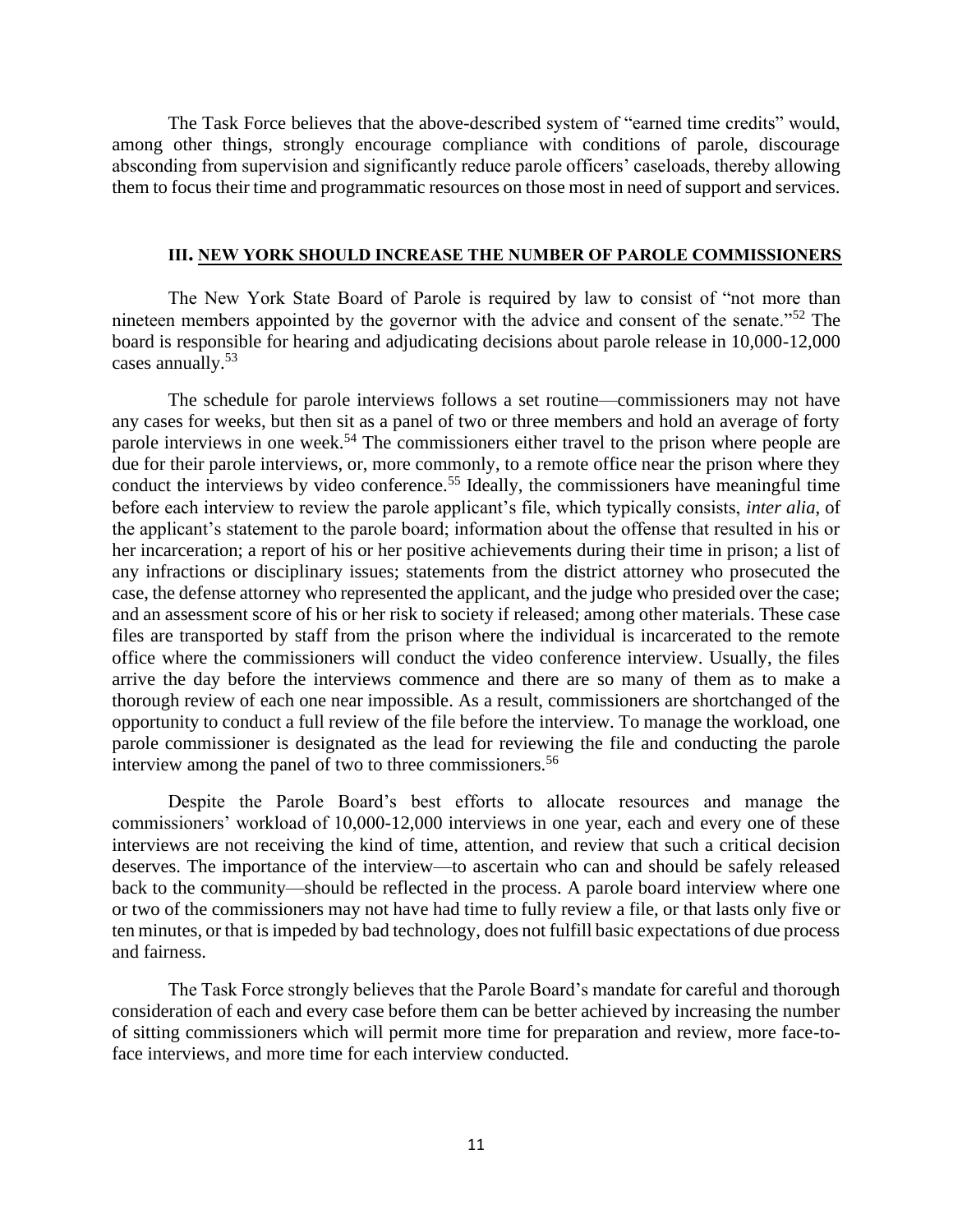#### **RECOMMENDATION FOR REFORM:**

## **INCREASE THE NUMBER OF SITTING COMMISSIONERS TO 30 AT ANY GIVEN TIME**

When fully staffed with nineteen commissioners, the case-to-commissioner ratio for 10,000 cases a year would be 526 cases per commissioner, a shockingly high caseload considering the importance and gravity of the release decision. Other states, including Florida, Washington, New Mexico, and New Jersey, all have commissioner to case ratios well under 500. In New Mexico and Washington, the ratio is closer to 250-300 cases per commissioner. The Vera Institute of Justice recently researched commissioner to case ratios in 24 states where information about the number of hearings annually and appointed commissioners or parole board members was readily available. The ratio was a simple analysis of the number of hearings divided by the number of known commissioners/board members. To determine ratios, an assumption was made that parole hearings would consist of only one commissioner, a practice common in some -- but not all - states. In states that have multiple commissioners participate in a hearing or interview—such as in New York—the number of total hearings attended by each commissioner is far greater than the calculated ratio. In short, these ratios are a conservative estimate of the true number of hearings that each commissioner or board member is required to prepare and attend.

In practice, even the 526 cases per commissioner ratio has been greatly exceeded in New York. In recent years, the parole board was staffed with only twelve commissioners at any given time and was responsible for 12,000 interviews annually, at a ratio of 1,000 cases per commissioner.<sup>57</sup> The reality is that individual commissioners participate in well over a thousand cases a year, as the parole board requires at least two, preferably three, commissioners at each interview.<sup>58</sup> To be clear, it is consistent and better from a due process standpoint to have multiple commissioners attend and adjudicate decisions for parole release and New York should continue this practice. However, because of staffing shortages, until recently many parole interviews were only attended by two members of the board, with no third member to break a tie if one commissioner voted for and the other against release. In August 2017, Parole Board Chair Tina Stanford committed to ending the use of two-person boards, yet anecdotal evidence suggests that this practice remained widespread until very recently and even now still occurs occasionally.<sup>59</sup> Two-person panels are especially time-consuming and inefficient, as a deadlocked decision voids the parole interview and another new interview must be scheduled again for the same individual.<sup>60</sup> Increasing the Parole Board to 30 should eliminate the need for two person interviews and enable the Commissioners to conduct in person interviews more frequently.

New York appointed five new commissioners in the summer of 2019, which, with the resignation of one sitting commissioner, brought the current total to sixteen commissioners to hear and adjudicate approximately 10,000 cases this coming year.<sup>61</sup> This brings the ratio of commissioners to cases in New York to 625, and still leaves three seats unfilled.<sup>62</sup> To get New York's case to parole commissioner ratio to a standard that would allow for effective and fair adjudication, New York should add at least eleven more positions beyond the nineteen provided for under Executive Law § 259-b. The cost of adding these commissioner positions would not be significant in comparison to the overall State budget and would be more than offset by the cost savings that would be realized through the implementation of the additional reforms discussed above.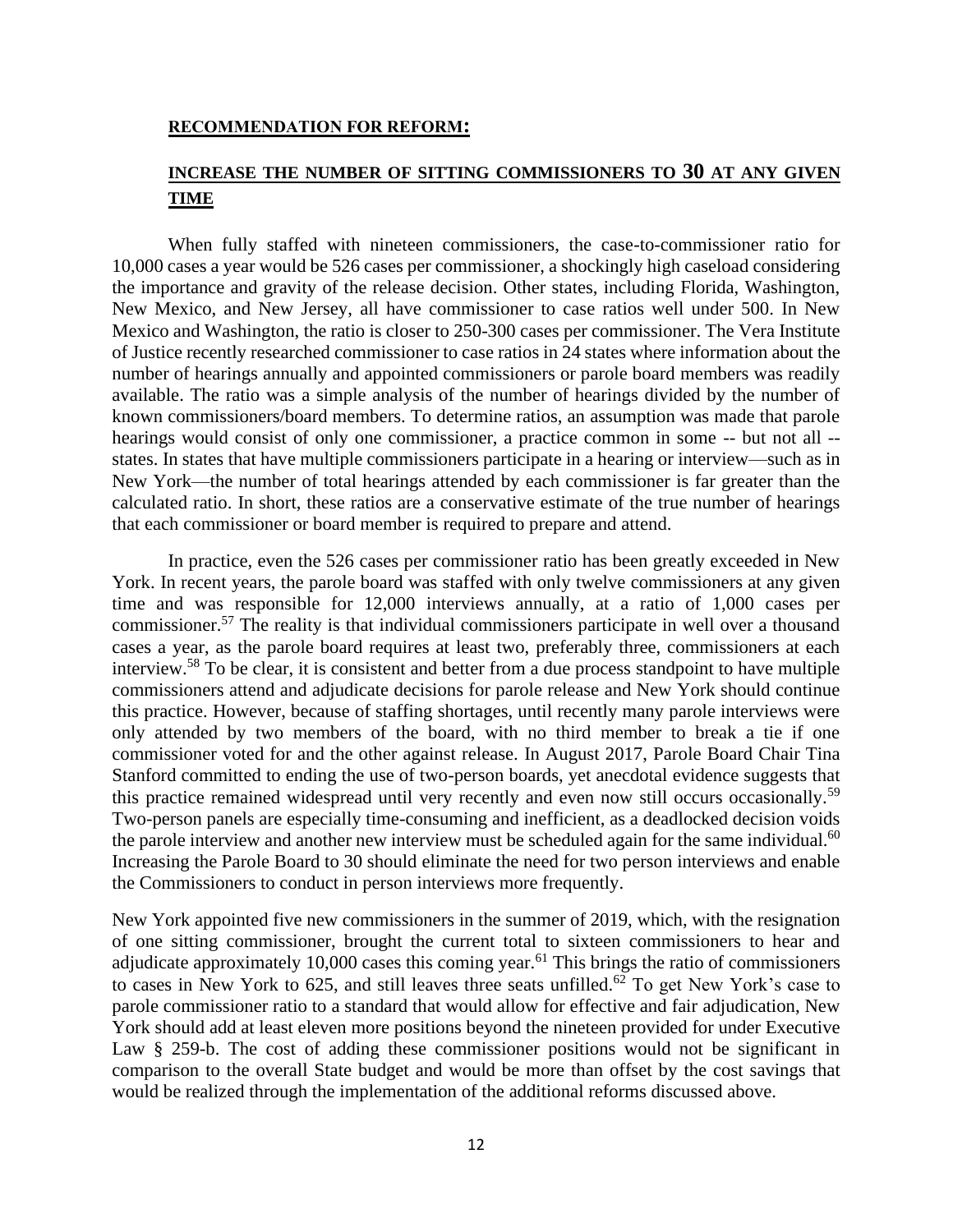\* \* \*

The Task Force believes that these initial reforms, if implemented, will result in a more efficient and fair parole process that will lead to better parole-related decision-making, facilitate the devotion of resources where they are most needed, reduce overall costs, and increase public safety.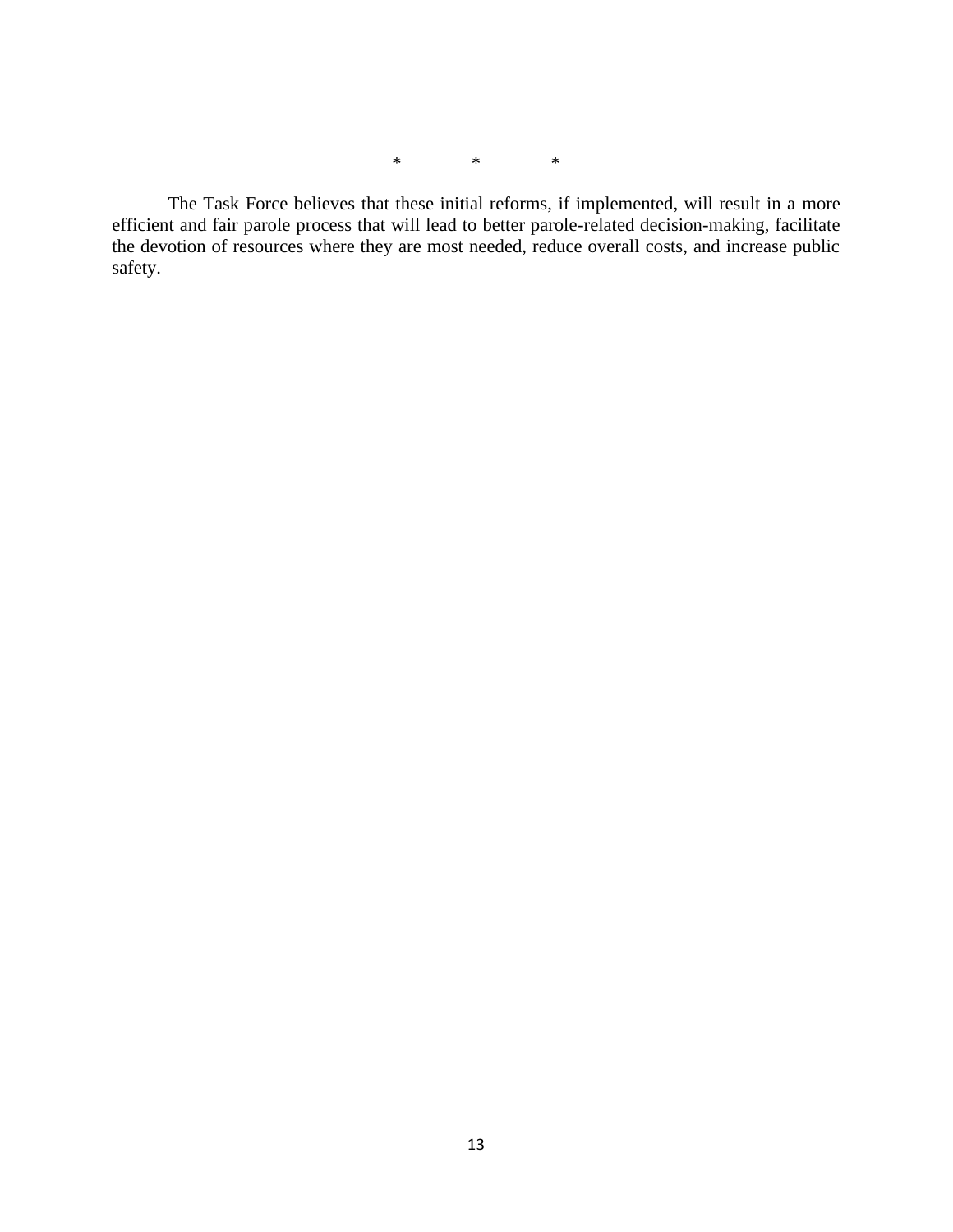#### **APPENDIX A**

The following individuals serve on the Task Force on the Parole System:

Daniel R. Alonso, Esq. John P. Amodeo, Esq. Hon. Ellen N. Biben Catherine A. Christian, Esq. David C. Condliffe Kwesi Ako Dash, Esq. Norman P. Effman, Esq. Eric Gonzalez, Esq. Andrew L. Herz, Esq. Hon. Kathleen B. Hogan Hon. David R. Homer Seymour W. James, Jr., Esq. (co-chair) Christopher Charles Bela Janszky, Esq. Hon. Barry Kamins Timothy J. Koller, Esq. Hon. Leslie G. Leach Sherry Levin Wallach, Esq. Wanda Lucibello, Esq. Lorraine McEvilley, Esq. Denise E. O'Donnell, Esq. Insha Rahman, Esq. Thomas J. Richards, Esq. William T. Russell, Jr., Esq. (co-chair) P. David Soares, Esq. Jean T. Walsh, Esq. Hon. George A. Yanthis Prof. Steven M. Zeidman

<sup>&</sup>lt;sup>1</sup> The members of the Parole System Task Force are listed in Appendix A.

<sup>2</sup> *The Problem With Parole*, New York Times (editorial), 2/11/18. Available at: <https://www.nytimes.com/2018/02/11/opinion/problem-parole.html>. See also, *Less is More in New York: an Examination of the Impact of State Parole Violations on Prison and Jail Populations*, Columbia University Justice Lab, January 29, 2018, at 2. Available at: [https://justicelab.columbia.edu/sites/default/files/content/Less\\_is\\_More\\_in\\_New\\_York\\_Report\\_FINAL.p](https://justicelab.columbia.edu/sites/default/files/content/Less_is_More_in_New_York_Report_FINAL.pdf) [df](https://justicelab.columbia.edu/sites/default/files/content/Less_is_More_in_New_York_Report_FINAL.pdf)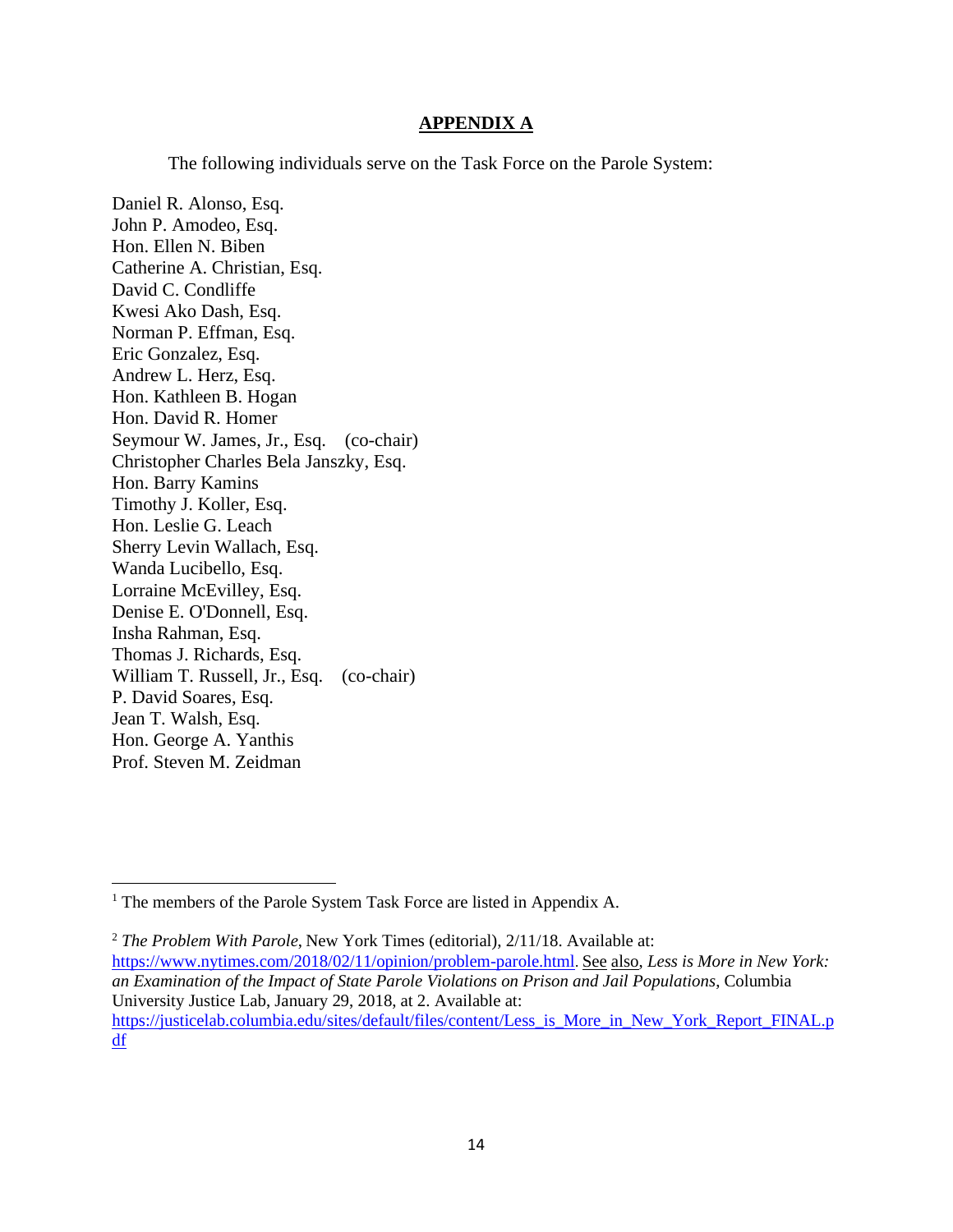<sup>3</sup> New York Law Journal, 4/1/19. Available at:

[https://www.law.com/newyorklawjournal/2019/04/01/lawmakers-reshape-ny-criminal-justice-system](https://www.law.com/newyorklawjournal/2019/04/01/lawmakers-reshape-ny-criminal-justice-system-with-varied-reactions-from-das-defenders/)[with-varied-reactions-from-das-defenders/](https://www.law.com/newyorklawjournal/2019/04/01/lawmakers-reshape-ny-criminal-justice-system-with-varied-reactions-from-das-defenders/)

<sup>4</sup> "Index crimes" are the eight major categories of serious crime reported annually by the FBI. The crimes are divided into two categories: "violent crimes" and "property crimes." The eight Index crimes are: aggravated assault, forcible rape, murder, robbery, arson, burglary, larceny-theft, and motor vehicle theft.

<sup>5</sup> New York State Crime Report, DCJS, May 2019, at 1. <https://www.criminaljustice.ny.gov/crimnet/ojsa/Crime-in-NYS-2018.pdf>

 $6$  See, Executive Law section 259-i(3). The Parole Board's regulations require the field parole officer to have "reasonable cause to believe" that the person has violated one of more conditions in an "important" respect," and also require the parole officer to conference and seek approval from their senior parole officer before issuing the warrant for retaking and detention. See, 9 NYCRR section 8004.2.

<sup>7</sup> See, Executive Law section 259-i(3); see also, 9 NYCRR sections 8005.6 and 8005.17.

<sup>8</sup> See, Executive Law section 259-i(3)(c)(i) and 259-i(3)(f)(ii).

<sup>9</sup> See, 9 NYCRR 8005.20(c)(4), which provides as follows: "(4) For the following violators, after making a finding that the releasee's program needs could be appropriately addressed in the community with parole supervision and that restoration to supervision would not have an adverse effect on public safety or public confidence in the integrity of the criminal justice system, the hearing officer may order, or in the case of a violator serving a sentence for a felony offense under articles 125, 130, 135 or 263 of the Penal Law or section 255.25 thereof, may recommend to the board of parole that the violator should be restored to supervision with appropriate special conditions. These violators are defined as: (i) a violator who is the custodial parent of a minor child, has actually been the primary care-giver for at least 12 months, or in the case of an infant under 12 months old since the birth or adoption of the child, prior to having been incarcerated on the parole violation warrant, and who if restored to supervision has a stable residence and means of support so that he or she would continue to care for the child; or (ii) a violator whose parole supervision prior to the behavior which resulted in issuance of the warrant is deemed acceptable by the division, who has a stable residence and prior employment; or (iii) a violator who has absconded from supervision and who voluntarily returns to supervision; or (iv) a violator with a new pending criminal charge whose new charge is being disposed of by referral to any alternatives to incarceration ("ATI") program, provided that a condition of being restored to parole supervision will be that the violator must successfully complete the ATI program; or (v) a violator who would otherwise be a Category 2 violator but whose medical or psychiatric needs cannot be met in the Willard drug treatment campus program."

<sup>10</sup> See, 9 NYCRR section 8005.20(c)(1)-(5). As noted at page five of this Report, the Parole Board has proposed amendments to section 8005.20 to, among other things, eliminate consideration of a parole violator's underlying crime of conviction and criminal history in determining the length of any time assessment imposed on the violation.

 $11$  See, 9 NYCRR 8005.20(c)(1).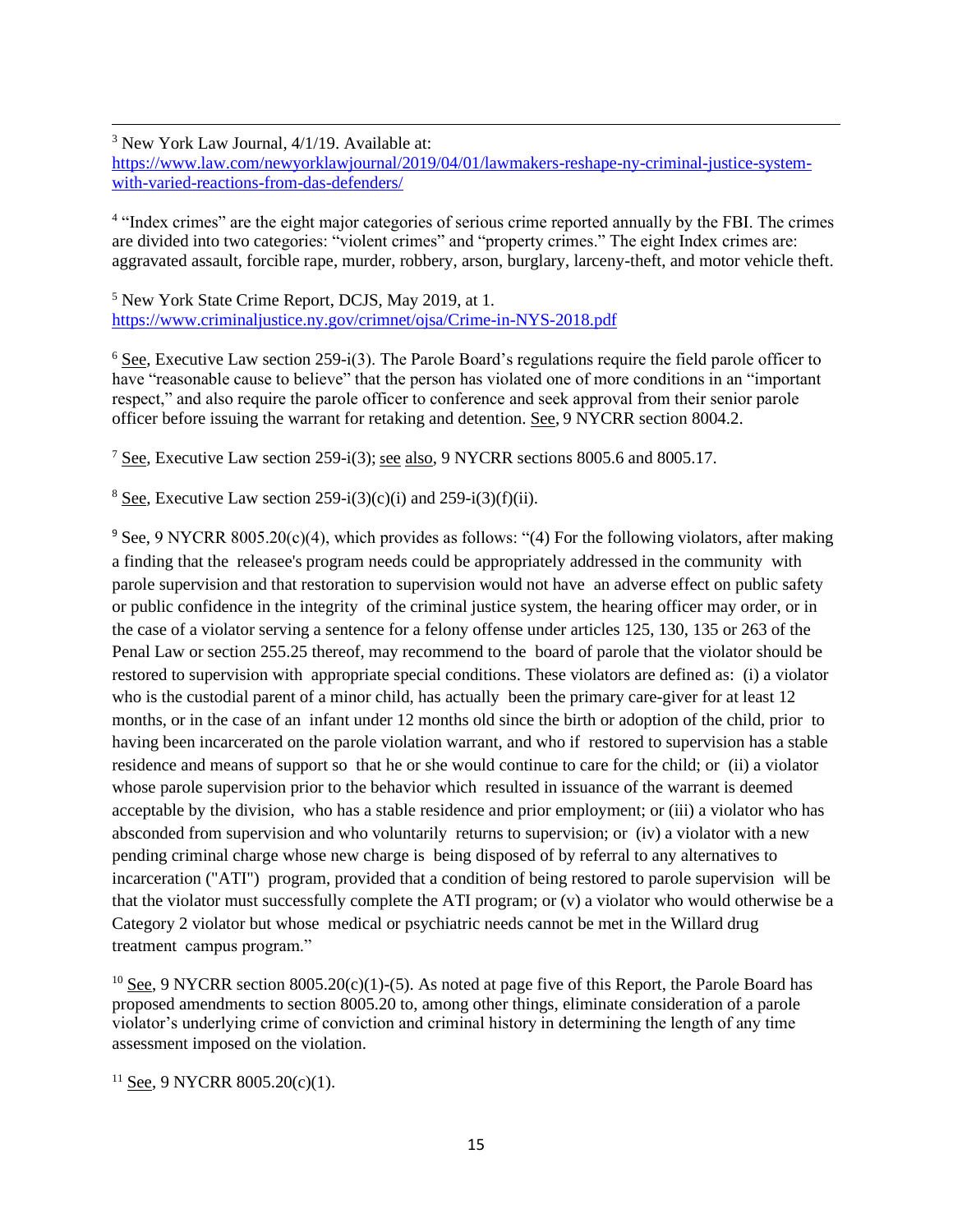<sup>12</sup> Stopping Parole's Revolving Door: Opportunities for Reforming Community Supervision in New York, Independent Commission on New York City Criminal Justice and Incarceration Reform, June 2019, at 4. [citing, United States Department of Justice, Bureau of Justice Statistics, *Probation and Parole in the United States*, 2016 (April 2018), Appendix Table 7, BJS, 2016]. Available at: <https://www.bjs.gov/content/pub/pdf/ppus16.pdf>

<sup>13</sup> Id., at 1.

 $14$  Id., at 4. See also:

[http://www.doccs.ny.gov/Research/Reports/2019/Admission%20Releases%20Report%20Calendar%20Y](http://www.doccs.ny.gov/Research/Reports/2019/Admission%20Releases%20Report%20Calendar%20Year%202018.pdf) [ear%202018.pdf](http://www.doccs.ny.gov/Research/Reports/2019/Admission%20Releases%20Report%20Calendar%20Year%202018.pdf)

<sup>15</sup> Id., at 9 [citing DOCCS' *Inmates Under Custody: Beginning 2008* online Report: Available at: [https://data.ny.gov/Public-Safety/Inmates-Under-Custody-Beginning-2008/55zc-sp6m\]](https://data.ny.gov/Public-Safety/Inmates-Under-Custody-Beginning-2008/55zc-sp6m).

 $16$  See, Executive Law section 259-i(3).

<sup>17</sup> *Stopping Parole's Revolving Door: Opportunities for Reforming Community Supervision in New York*, Independent Commission on New York City Criminal Justice and Incarceration Reform, June 2019, supra., at 9.

 $18$  Id., at 9, 19 (fn. 45).

<sup>19</sup> *Who Pays for the Rising Number of State Technical Parole Violators in NYC Jails?*, New York City Independent Budget Office, 8/27/19. Available at: [https://ibo.nyc.ny.us/cgi-park2/2019/08/who-pays-for](https://ibo.nyc.ny.us/cgi-park2/2019/08/who-pays-for-the-rising-number-of-state-technical-parole-violators-in-nyc-jails/)[the-rising-number-of-state-technical-parole-violators-in-nyc-jails/](https://ibo.nyc.ny.us/cgi-park2/2019/08/who-pays-for-the-rising-number-of-state-technical-parole-violators-in-nyc-jails/) 

<sup>20</sup> *Stopping Parole's Revolving Door: Opportunities for Reforming Community Supervision in New York*, Independent Commission on New York City Criminal Justice and Incarceration Reform, June 2019, supra., at 15.

<sup>21</sup> *Confined and Costly: How Supervision Violations are Filling Prisons and Burdening Budgets*, Council of State Governments Justice Center. Available at: <https://csgjusticecenter.org/confinedandcostly/?state=NY>

<sup>22</sup> *Stopping Parole's Revolving Door: Opportunities for Reforming Community Supervision in New York*, Independent Commission on New York City Criminal Justice and Incarceration Reform, June 2019, supra., at 9.

<sup>23</sup> New York State Board of Parole, 2015 Legislative Report, at 16. Available at: [http://www.doccs.ny.gov/Research/Reports/2015/2015%20Parole%20Board%20Leg%20Report%20-](http://www.doccs.ny.gov/Research/Reports/2015/2015%20Parole%20Board%20Leg%20Report%20-%20Final.pdf) [%20Final.pdf.](http://www.doccs.ny.gov/Research/Reports/2015/2015%20Parole%20Board%20Leg%20Report%20-%20Final.pdf)

<sup>24</sup> *Less is More in New York: An Examination of the Impact of State Parole Violations on Prison and Jail Populations*, Columbia University Justice Lab, January 29, 2018, supra., at 5, 8. Available at: [https://justicelab.columbia.edu/sites/default/files/content/Less\\_is\\_More\\_in\\_New\\_York\\_Report\\_FINAL.p](https://justicelab.columbia.edu/sites/default/files/content/Less_is_More_in_New_York_Report_FINAL.pdf) [df.](https://justicelab.columbia.edu/sites/default/files/content/Less_is_More_in_New_York_Report_FINAL.pdf)

<sup>25</sup> *To Safely Cut Incarceration, States Rethink Responses to Supervision Violations*, Pew Charitable Trusts, July 2019, at 2. Available at: [https://www.pewtrusts.org/en/research-and-analysis/issue](https://www.pewtrusts.org/en/research-and-analysis/issue-briefs/2019/07/to-safely-cut-incarceration-states-rethink-responses-to-supervision-violations)[briefs/2019/07/to-safely-cut-incarceration-states-rethink-responses-to-supervision-violations](https://www.pewtrusts.org/en/research-and-analysis/issue-briefs/2019/07/to-safely-cut-incarceration-states-rethink-responses-to-supervision-violations) .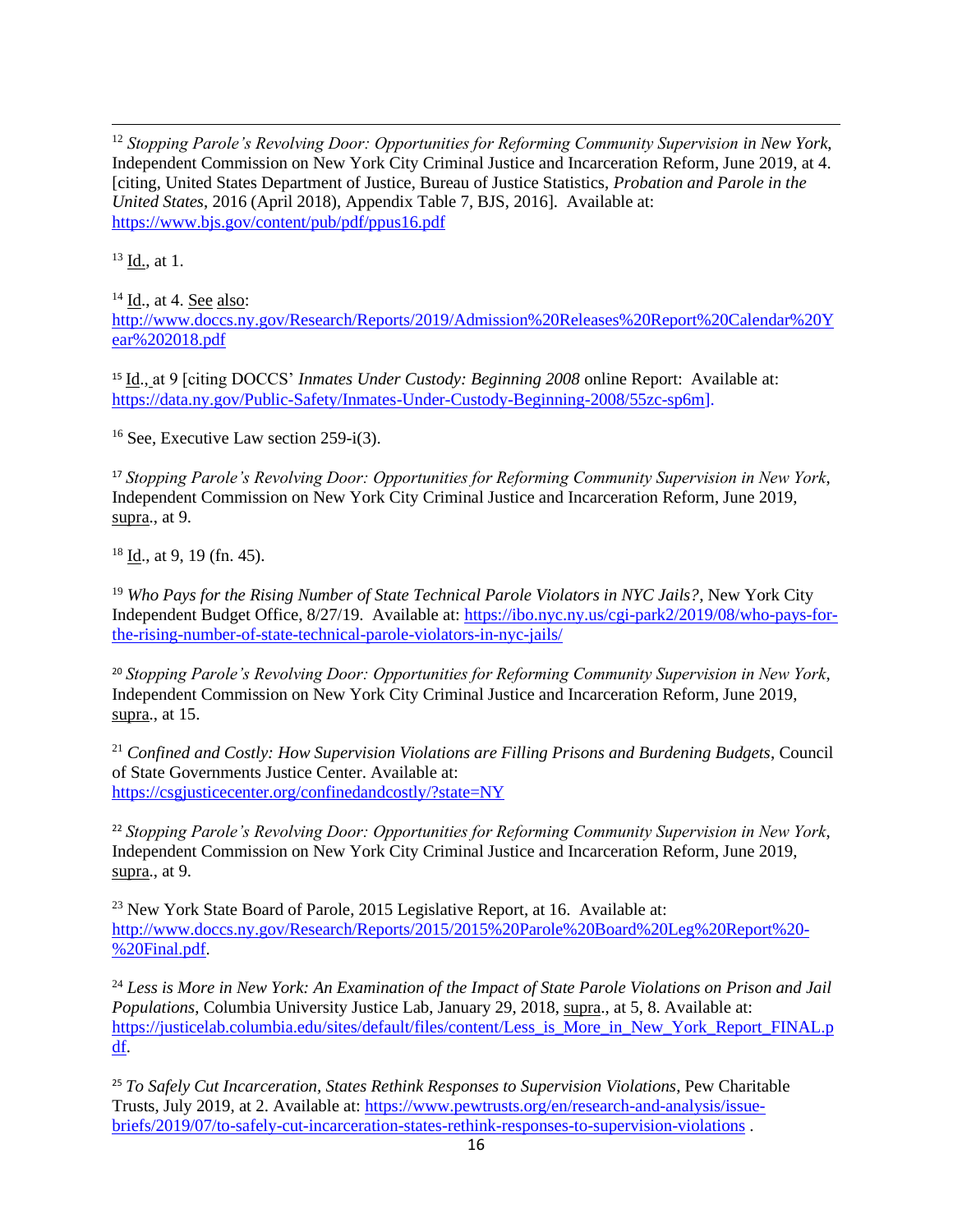<sup>26</sup> Id., at 8; emphasis added.

<sup>27</sup> <https://opendata.cityofnewyork.us/>

<sup>28</sup> *Less is More in New York: An Examination of the Impact of State Parole Violations on Prison and Jail Populations*, Columbia University Justice Lab, January 29, 2018, supra., at 5-6.

 $29$  Id., at 6.

<sup>30</sup> *Stopping Parole's Revolving Door: Opportunities for Reforming Community Supervision in New York*, Independent Commission on New York City Criminal Justice and Incarceration Reform, June 2019, supra., at 9, 19 (fn.45).

<sup>31</sup> *Less is More in New York: An Examination of the Impact of State Parole Violations on Prison and Jail Populations*, Columbia University Justice Lab, January 29, 2018, supra., at 6.

<sup>32</sup> Id.

<sup>33</sup> At the time of this Report, the proposed amendments are still under consideration. They are available at[: http://www.doccs.ny.gov/RulesRegs/20190130\\_CCS-05-19-00006.pdf.](http://www.doccs.ny.gov/RulesRegs/20190130_CCS-05-19-00006.pdf)

<sup>34</sup> *Less is More in New York: An Examination of the Impact of State Parole Violations on Prison and Jail Populations*, Columbia University Justice Lab, January 29, 2018, supra., at 6.

<sup>35</sup> According to the NYS Division of Criminal Justice Services, the average number of technical parole violators held in local jails across the State in August of 2019 (1,630) was 8.7 percent lower than in August of 2018 (1,786). Still, the average number of technical parole violators held in local jails statewide during that 13-month period was 1,737 per month. The average number of technical parole violators held in New York City jails in August of 2019 (675) was 2.9 percent lower than in August of 2018 (695), and the average number of technical parole violators held in New York City jails during that 13-month period was 721 per month. See, Division of Criminal Justice Services, *Jail Population in New York State, Average Daily Census by Month* (as of 9/6/19), at 1. Available at: [https://www.criminaljustice.ny.gov/crimnet/ojsa/jail\\_population.pdf](https://www.criminaljustice.ny.gov/crimnet/ojsa/jail_population.pdf)

<sup>36</sup> Launched in 2006 by the Bureau of Justice Assistance of the U.S. Department of Justice (BJA), the Justice Reinvestment Initiative is a public-private partnership, involving BJA, the Council of State Governments Justice Center, the Pew Charitable Trusts, the Crime and Justice Institute and other organizations, aimed at "provid[ing] policymakers with resources and tools to increase public safety, hold offenders accountable, and control corrections costs, resulting in a more effective justice system." [https://www.bja.gov/Programs/jri\\_background.html.](https://www.bja.gov/Programs/jri_background.html) See also, *35 States Reform Criminal Justice Policies Through Justice Reinvestment*, The Pew Charitable Trusts, July 2018, at 1. Available at: [https://www.pewtrusts.org/en/research-and-analysis/fact-sheets/2016/11/33-states-reform-criminal](https://www.pewtrusts.org/en/research-and-analysis/fact-sheets/2016/11/33-states-reform-criminal-justice-policies-through-justice-reinvestment)[justice-policies-through-justice-reinvestment.](https://www.pewtrusts.org/en/research-and-analysis/fact-sheets/2016/11/33-states-reform-criminal-justice-policies-through-justice-reinvestment)

<sup>37</sup> *35 States Reform Criminal Justice Policies Through Justice Reinvestment*, The Pew Charitable Trusts, July 2018, at 2. Available at: [https://www.pewtrusts.org/en/research-and-analysis/fact-sheets/2016/11/33](https://www.pewtrusts.org/en/research-and-analysis/fact-sheets/2016/11/33-states-reform-criminal-justice-policies-through-justice-reinvestment) [states-reform-criminal-justice-policies-through-justice-reinvestment.](https://www.pewtrusts.org/en/research-and-analysis/fact-sheets/2016/11/33-states-reform-criminal-justice-policies-through-justice-reinvestment)

<sup>38</sup> *Probation and Parole Systems Marked by High Stakes, Missed Opportunities*, Pew Charitable Trusts, September 2018, at 15.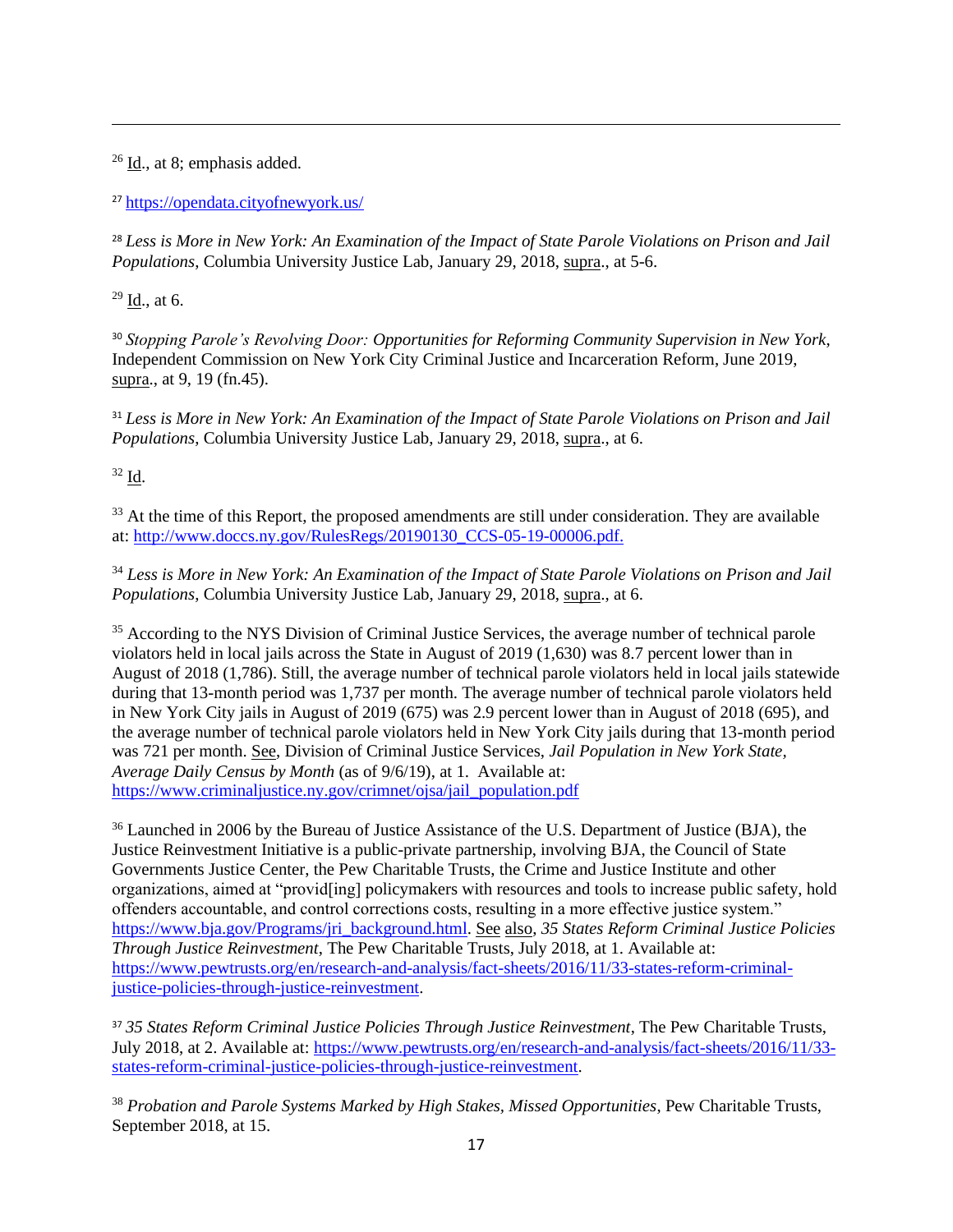$39$  Executive Law section 259-c (12); emphasis added.

<sup>40</sup> *Less is More in New York: An Examination of the Impact of State Parole Violations on Prison and Jail Populations*, Columbia University Justice Lab, January 29, 2018, supra., at 6.

<sup>41</sup> The Task Force recognizes that, especially in the more rural, upstate counties, it may in some cases be difficult to commence a recognizance hearing, with counsel present for the accused, within 24 hours of execution of the parole violation warrant. But the Task Force strongly believes that, for an alleged violation of a condition of supervision that involves no allegation of new criminal conduct, an expeditious recognizance hearing before a judge with the assistance of counsel for the accused is indispensable.

<sup>42</sup> A more in-depth discussion of "earned time credits" for persons on parole appears in Section II of this Initial Report.

<sup>43</sup> See, *35 States Reform Criminal Justice Policies Through Justice Reinvestment*, The Pew Charitable Trusts, supra., at 2; and *Probation and Parole Systems Marked by High Stakes, Missed Opportunities*, Pew Charitable Trusts, supra., at 15. See also, *Levers of Change in Parole Release and Revocation*, Robina Institute of Criminal Law and Justice, 2019, at 23-24.

<sup>44</sup> The Board's proposed amendment to 9 NYCRR 8002.6(b) is available at: [http://www.doccs.ny.gov/RulesRegs/20190130\\_CCS-05-19-00006.pdf.](http://www.doccs.ny.gov/RulesRegs/20190130_CCS-05-19-00006.pdf)

<sup>45</sup> *Probation and Parole Systems Marked by High Stakes, Missed Opportunities*, Pew Charitable Trusts, September 2018, supra., at 15.

<sup>46</sup>*Less is More in New York: An Examination of the Impact of State Parole Violations on Prison and Jail Populations*, Columbia University Justice Lab, January 29, 2018, supra., at 7.

#### <sup>47</sup> Id.

<sup>48</sup> *To Safely Cut Incarceration, States Rethink Responses to Supervision Violations*, Pew Charitable Trusts, July 2019, supra., at 4.

<sup>49</sup> *The Future of Sentencing in New York State: Recommendations for Reform*, New York State Commission on Sentencing Reform, 1/30/09, at 142.

<sup>50</sup> *Less is More in New York: An Examination of the Impact of State Parole Violations on Prison and Jail Populations*, Columbia University Justice Lab, January 29, 2018, supra., at 7.

<sup>51</sup> Id., citing *35 States Reform Criminal Justice Policies Through Justice Reinvestment*, The Pew Charitable Trusts, July 2018, at 2.

<sup>52</sup> New York State Executive Law § 259-b. State board of parole; organization.

<sup>53</sup> WNYC, *Prisoner Advocates Say Parole Board is Understaffed and Overwhelmed*, Aug. 14, 2018, [https://www.wnyc.org/story/prisoner-advocates-say-parole-board-understaffed-and-bias/.](https://www.wnyc.org/story/prisoner-advocates-say-parole-board-understaffed-and-bias/)

<sup>54</sup> The NYS Department of Corrections and Community Supervision publishes the monthly calendar for parole board interviews on its website, [http://www.doccs.ny.gov/calendar.html.](http://www.doccs.ny.gov/calendar.html)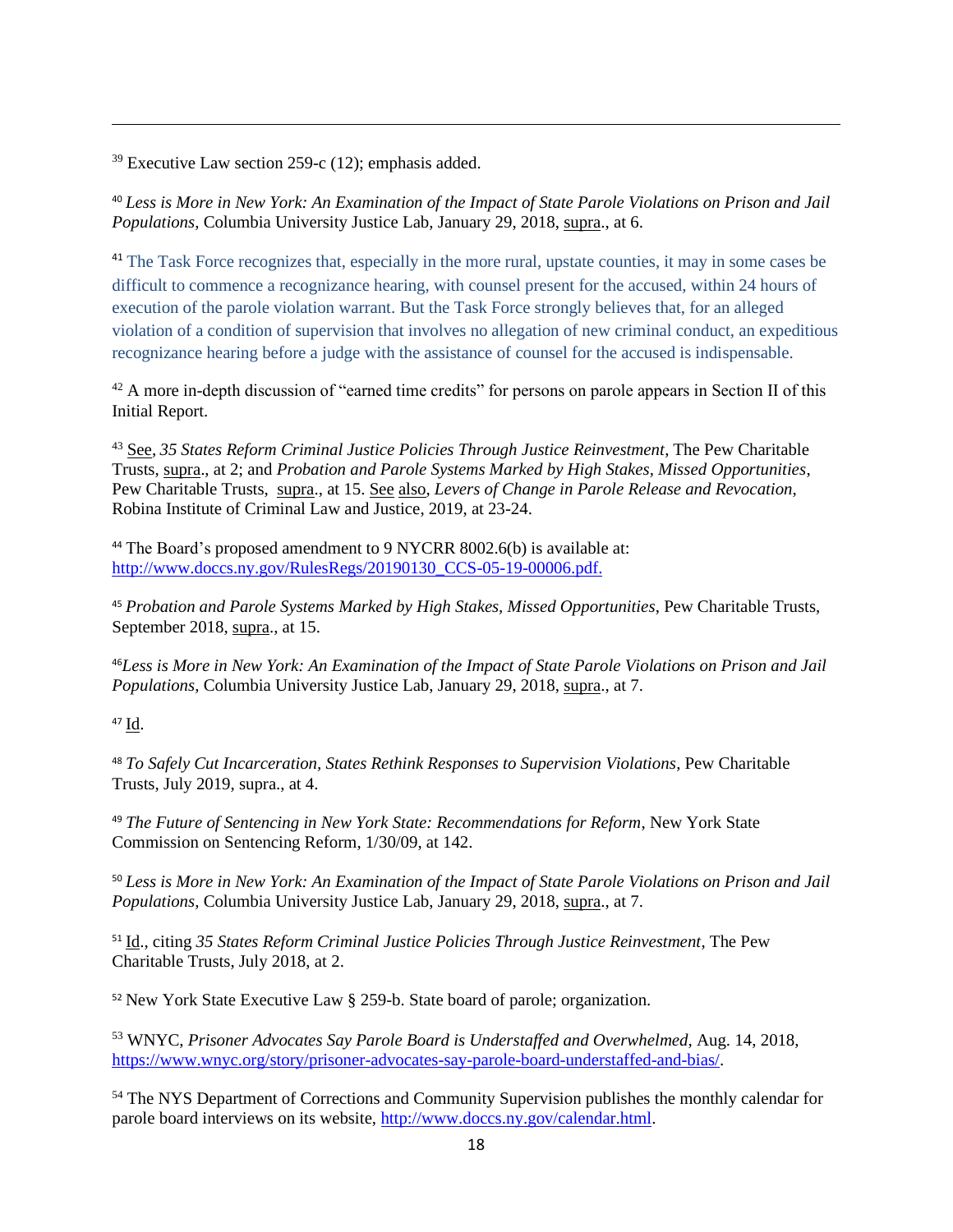<sup>55</sup> Testimony of Parole Board Chair Tina Stanford to the New York State Bar Association Parole Reform Task Force, August 14, 2019.

<sup>56</sup> Id.

<sup>57</sup> Id.

<sup>58</sup> NYS Department of Corrections and Community Supervision, Board of Parole, "Making Release Determinations," [http://www.doccs.ny.gov/ParoleBoard.html.](http://www.doccs.ny.gov/ParoleBoard.html)

<sup>59</sup> Parole Preparation Project and Release Aging People in Prison Campaign, *New York State Parole Board: Failures in Staffing and Performance*, 9 (Aug. 2018), [http://rappcampaign.com/wp](http://rappcampaign.com/wp-content/uploads/NYS-Parole-Board-August-2018.pdf)[content/uploads/NYS-Parole-Board-August-2018.pdf.](http://rappcampaign.com/wp-content/uploads/NYS-Parole-Board-August-2018.pdf)

<sup>60</sup> Id.

<sup>61</sup> See NYS Department of Corrections and Community Supervision, Board of Parole, "Current Parole Board Members," [http://www.doccs.ny.gov/PB-Commissioners.pdf.](http://www.doccs.ny.gov/PB-Commissioners.pdf)

<sup>62</sup> Statement from the Release Aging People in Prison Campaign, *Parole Justice Advances as Legislature Closes—But Not Enough*, June 19, 2019, http://rappcampaign.com/nys-parole-board-staffing-a-nomineeto-reject/.